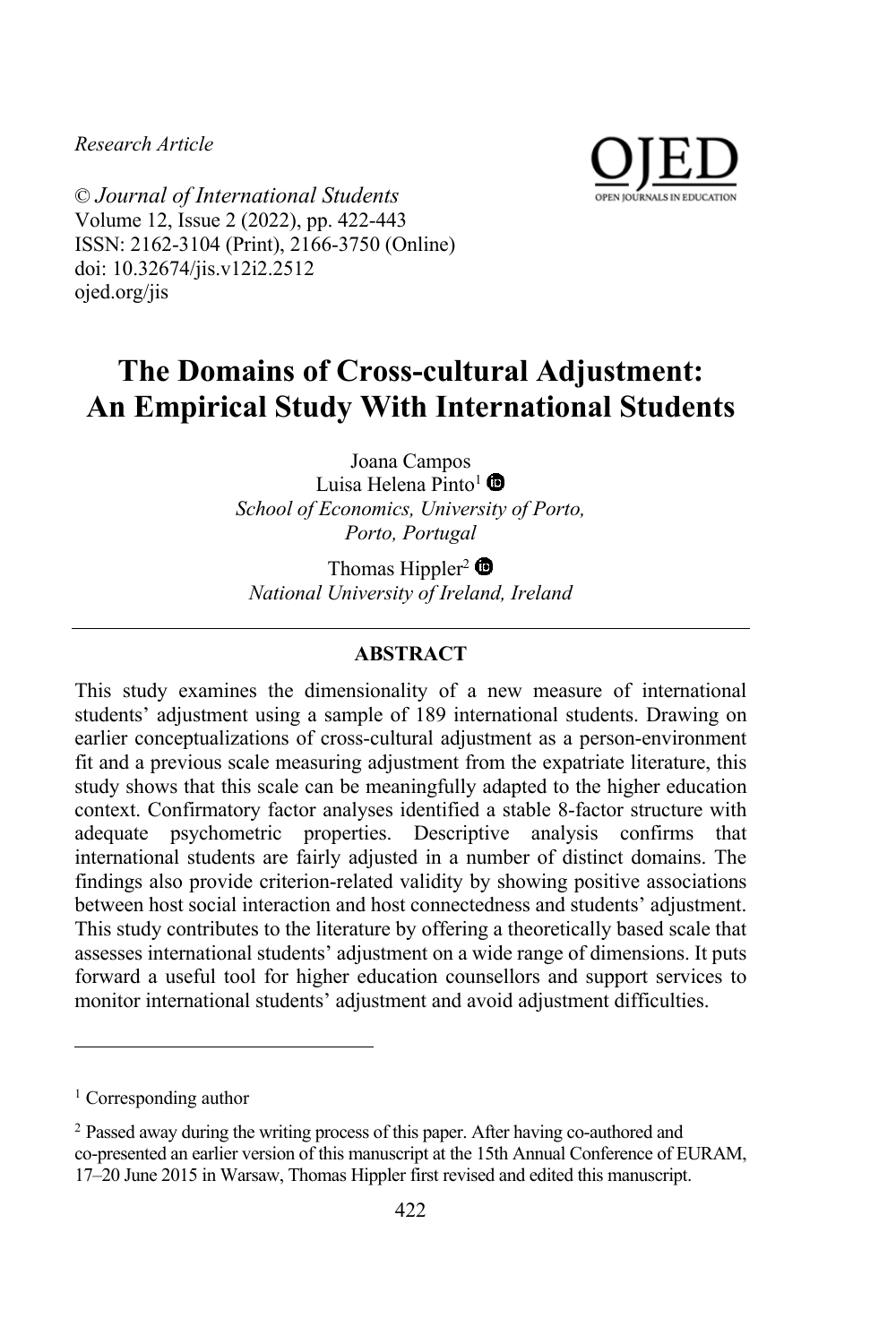**Keywords:** domains of cross-cultural adjustment, higher education students, international students' adjustment, person–environment fit

The number of mobile students worldwide has expanded massively over the last two decades and is expected to grow further in the next 15 years (Organisation for Economic Co-operation and Development [OECD], 2019). According to the Organization for Economic Co-operation and Development (OECD), in 2017 approximately 3.7 million foreign students were engaged in higher education programs across the OECD countries, a figure which reached 5.3 million for the world as a whole (OECD, 2019). Worldwide, most students choose the United States (US), the United Kingdom (UK), and Australia to study abroad (Abdullah et al., 2014), although other non-traditional destinations are emerging, like the United Arab Emirates (UAE) and Russia (Johnson, 2020). In Europe, the proportion of international students has increased markedly in the past decade, and in 2018, 1.3 million students from abroad were undertaking tertiary-level studies across the EU Member States (European Commission [EC], 2021). Compared with other parts of the world, European students go abroad for shorter periods mostly under the umbrella of the Erasmus<sup>+</sup> mobility program (Mikulas  $\&$ Jitka, 2019). Multiple factors drive this worldwide increase in students mobility, such as European policies that foster mobility within the region (as is the case of Erasmus and Erasmus<sup>+</sup>) and other countries' policies aiming to provide access to quality learning environments in science, technology, engineering, and maths (STEM), including computer science (OECD, 2019).

In this research, we follow the OECD (2019) definition of international student to include all tertiary students *"who received their prior education in another country and are not residents of their current country of study"* (p. 236), thus including foreign students (i.e., students who are not citizens of the country in which they study); credit mobility students (i.e., students who are temporarily studying abroad to gain academic credit within the framework of a tertiary education program at their home institutions, such as Erasmus+ exchange students); and other degree mobility students (i.e., external students enrolled as regular students with the aim of graduating in the country of destination).

It has long been recognized that studying in an unfamiliar cultural environment and through the medium of a foreign language poses a myriad of challenges for international students (Conroy & McCarthy, 2019; Spencer-Oatey & Dauber, 2019) and that failure to integrate the new cultural and academic environment can impact both their mental well-being as well as their academic achievement (Duru & Poyrazli, 2011; Gómez et al., 2014) and satisfaction (Merola et al., 2019). Consequently, the study of student adjustment has attracted attention from at least the 1950s (e.g., Abdullah et al., 2014; Smith, 1955; for an overview see Church, 1982) to the present day (e.g., Harzing, 2004; Jing et al., 2020; Li & Gasser, 2005; Mesidor & Sly, 2016). This growth in interest was accompanied by a proliferation of both conceptualizations and operationalization of student adjustment with no consensus emerging (Pedersen et al., 2011). This prevented a meaningful integration of research findings and impeded the growth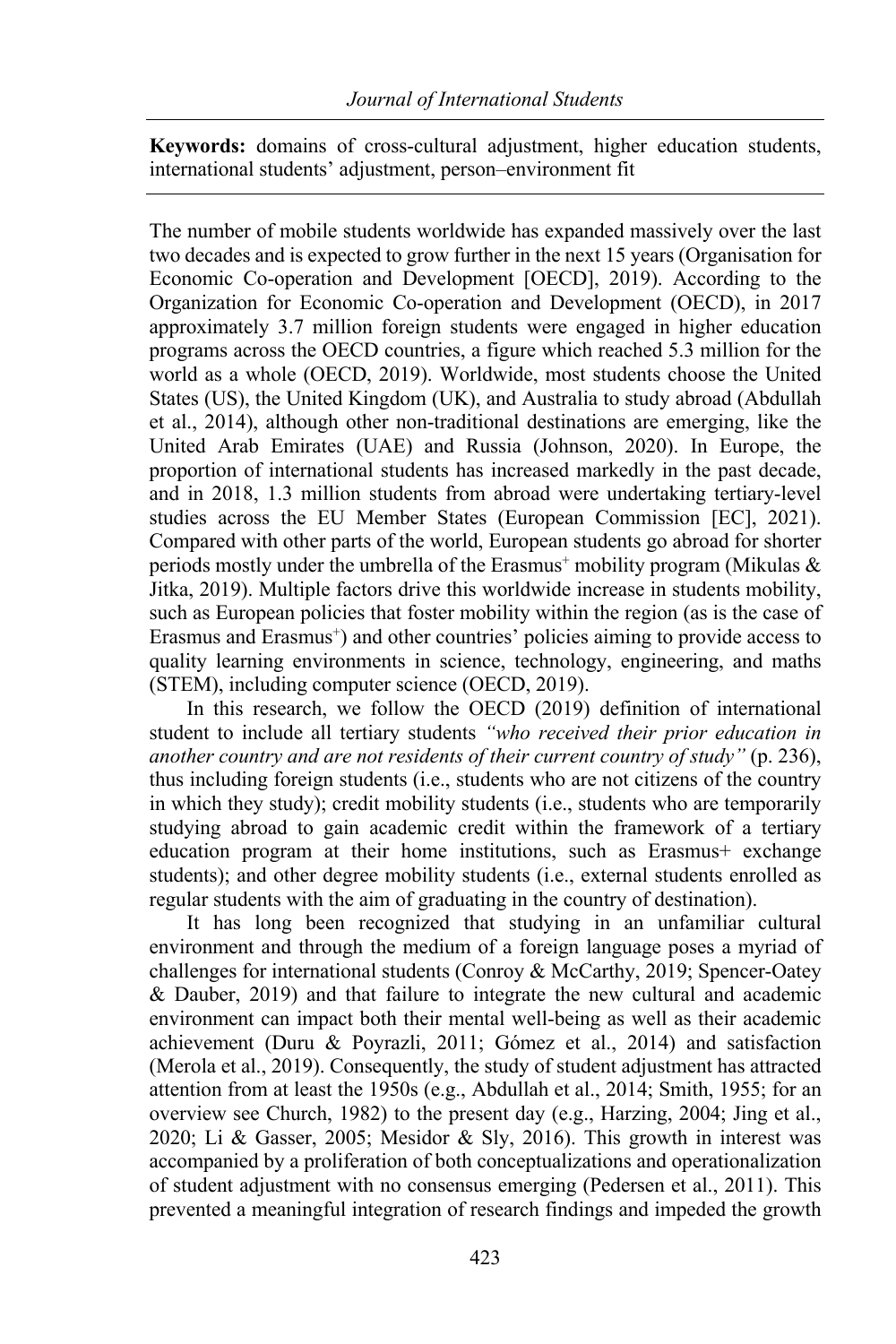of a cumulative body of knowledge (Heng, 2020; Spencer-Oatey & Dauber, 2019). Some commonly used instruments to assess students adjustment, such as the Student Adaptation to College Questionnaire (SACQ; Baker & Siryk, 1984), have been shown to be seriously deficient with regard to their psychometric properties (Taylor & Pastor, 2007). Moreover, the uncritical application of instruments developed to measure adjustment among domestic students has been criticized for missing issues uniquely relevant to international students and for being possibly culturally biased (Anderson et al., 2016). Lacking a valid and reliable instrument for assessing international students' adjustment is unfortunate because having a precise diagnosis of adjustment problems is of great interest to a number of stakeholders. Pinpointing international students' adjustment challenges would allow higher-education institutions (HEIs) to target their counseling and support where it is most likely to be effective, benefitting both the international students and university budgets.

So far, and up to our knowledge, there still remains a need for more information about students' experience outside the leading countries (i.e., United States/Canada, United Kingdom, and Australia/New Zealand) and for non-English-speaking destinations (Abdullah et al., 2014), including an analysis of the dimensions of the host environment that are important to international students' matching (Jing et al., 2020). Although international students' cross-cultural adjustment is a popular topic in global research, this research addresses earlier calls (e.g., Abdullah et al., 2014; Jing et al., 2020) to (i) understand students' experience and cross-cultural adjustment outside the countries that are the major hosts of international students globally; and (ii) complement the existing literature on examining the role of host social interactions and students' social integration.

In the remainder of this article, we will provide a brief overview of the instruments that have been used to assess international student adjustment and identify some of the weaknesses connected to their use. We will then draw on a parallel discussion in the business and management community, which has grappled with similar problems when measuring the adjustment of business expatriates. Borrowing from this literature, we will suggest an alternative approach to conceptualizing and measuring the adjustment of international students before presenting a preliminary test of this instrument with an international student sample from a public European university. We will then establish criterion-related validity by showing positive associations between host social interaction and host connectedness and students' adjustment. Finally, we will discuss how the findings contribute to a wider understanding of students' experience abroad including their cross-cultural adjustment, namely into non-English-speaking destinations.

# **APPROACHES TO MEASURING INTERNATIONAL STUDENTS' ADJUSTMENT**

An early review by Church (1982) identified a plethora of indicators researchers chose to assess international students' adjustment, among them academic/professional performance, degree of social interaction with locals, students' satisfaction, and other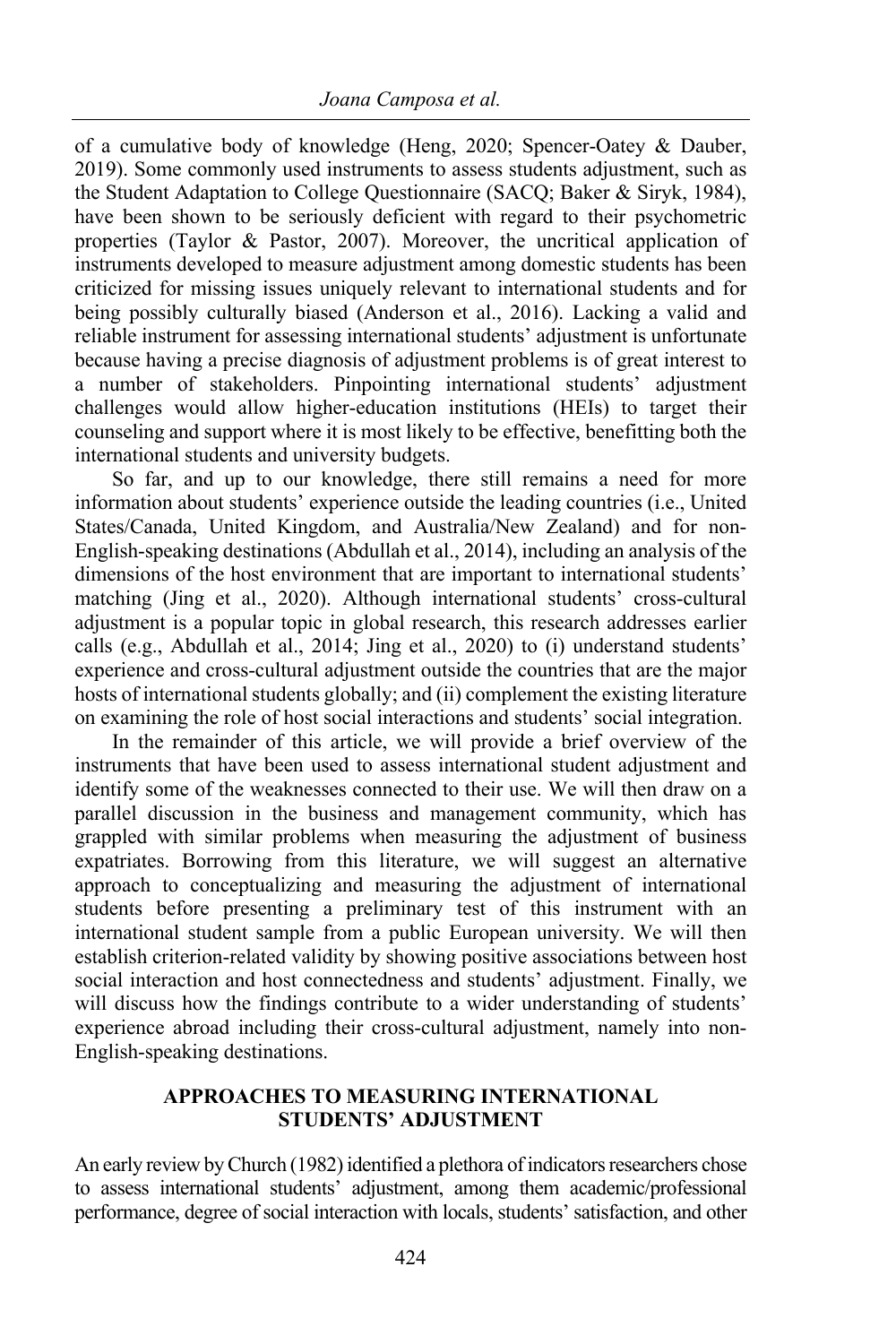outcomes, such as an international perspective, including a positive attitude toward the destination along with personal and professional growth. A later review by Searle and Ward (1990) added other factors, such as students' acceptance of other cultures, skills and coping, emotions, and behavioral changes. They also deplore the proliferation of terms adopted for the phenomenon of coming to terms with cultural contact, such as adaptation, acculturation, adjustment, and accommodation, which are often used interchangeably.

In terms of the theoretical frameworks used to guide the study of intercultural contact, Searle and Ward (1990) identified three distinct approaches: clinical perspectives, social learning models, and social cognition approaches. A review by Zhou et al. (2008) essentially comes to the same conclusion, distinguishing between stress and coping models, culture learning, and social identification, which they identify as affective, behavioral, and cognitive models. A look at recent studies of international student adjustment shows that this multitude of theoretical approaches, conceptualizations, and operationalizations persists (e.g., Shafaei & Razak, 2016), especially with regard to the stress and coping and behavioral perspectives (Smith & Khawaja, 2011). Brisset et al. (2010) studied psychological distress using Bradley's (1994) well-being questionnaire; Duru and Poyrazli (2011) employed Stroebe et al.'s (2002) Utrecht Homesickness Scale; Wang et al. (2012) relied on Derogatis' (2001) Brief Symptom Inventory; and Yang and Noels (2013) on Radloff's (1977) Center for Epidemiologic Studies Depression Scale.

A number of studies still employ the SACQ (e.g., Gómez et al., 2014; Gonzalez et al., 2012) despite Taylor and Pastor's (2007) scathing criticism of its psychometric properties. With regard to social learning approaches, a consensus emerged pertaining the use of Ward and Kennedy's (1999) Socio-cultural Adaptation Scale (SCAS) (or a variant thereof). This scale was used recently by Yu et al. (2019), and previously by Brisset et al. (2010), Kashima and Loh (2006), Lee and Ciftci (2014), Li and Gasser (2005), or Yang and Noels (2013).

With the possible exception of comparatively widespread adoption of the SCAS, we have to conclude that the study of international student adjustment is as fragmented as ever, both in terms of theoretical approach as well as instrumentation, preventing meaningful integration, and the growth of a cumulative body of knowledge. The closest we have come might be a metaanalysis by Wilson et al. (2013), exploring the correlates of cultural adjustment as assessed by the SCAS. This meta-analysis included samples of business expatriates, immigrants, and mixed samples, including international students (57.6%) that accounted for the largest proportion of participants.

# **WEAKNESSES IN PAST APPROACHES TO MEASURING INTERNATIONAL STUDENT ADJUSTMENT**

While the SCAS may have "the most empirical foundation of any measure used in the study of intercultural relations" (Gudykunst, 1999, p. 553), it is not without problems. Wilson (2013) drew attention to valence, the assumption implicit in the SCAS that adjustment is inherently difficult, as expressed in the item wording and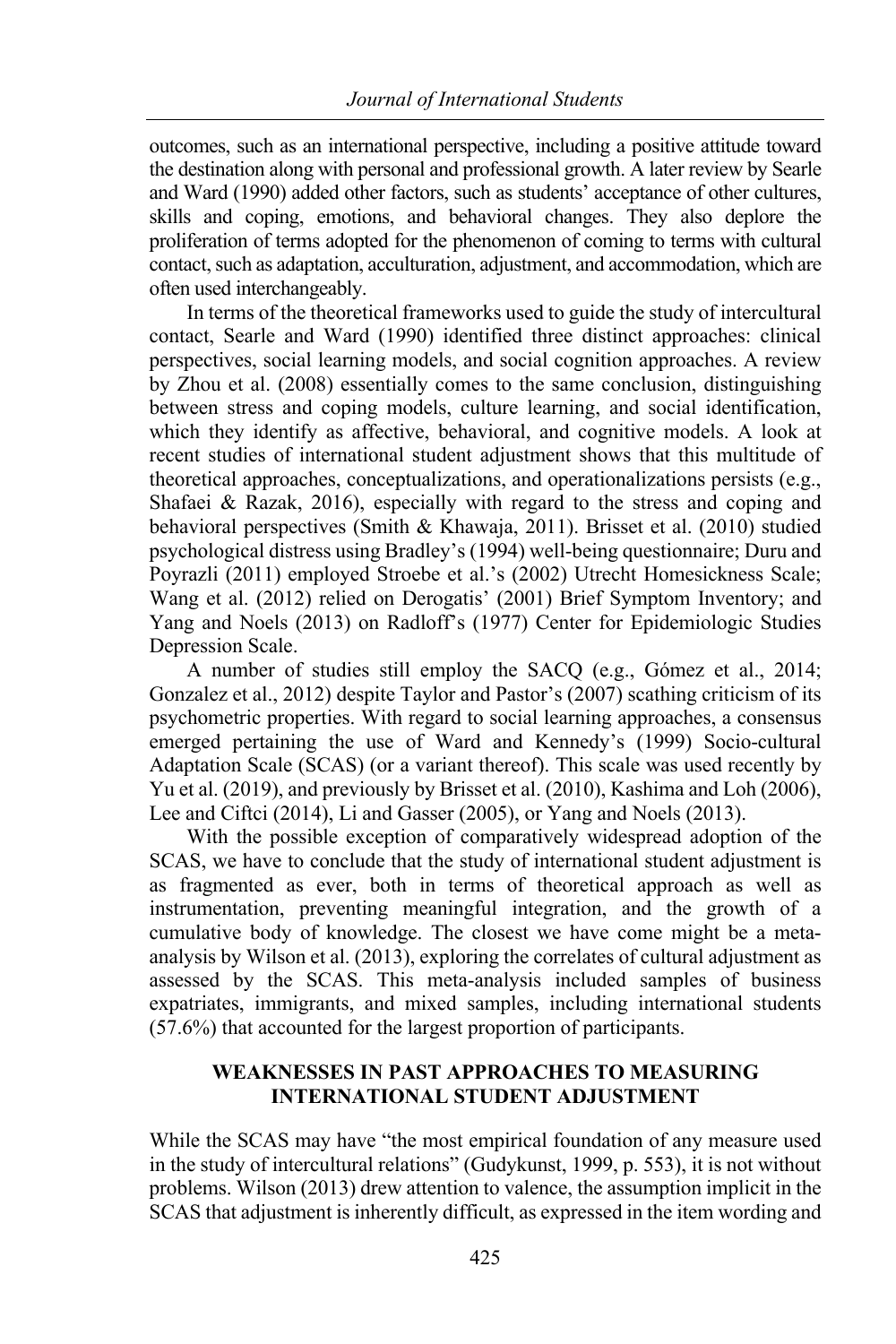the response options ("Please indicate how much difficulty you experience in…",  $1 =$  No difficulty;  $5 =$  Extreme difficulty), and the fact that most researchers employing the SCAS conceive socio-cultural adjustment as taking place in a single domain (i.e., treating the SCAS as unifactorial), when it is known that students' adjustment abroad is inherently multidimensional (Gilbreath et al., 2011; Hua et al., 2020).

In the related international human resource management literature, it has long been acknowledged that the cross-cultural adjustment of international employees is a multi-faceted phenomenon (e.g., Black & Gregersen, 1991; Thomas, 1998). However, the single conceptualization and operationalization of adjustment from Black and colleagues (Black et al., 1991; Black & Stephens, 1989), had arguably been even more dominant in the expatriate literature than the SCAS is in the students' adjustment literature. This conceptualization conceives adjustment as "the perceived degree of psychological comfort with various aspects of the host country" (Black & Gregersen, 1991, p. 463) and distinguishes three separate environmental domains: adjustment to the workplace, to interacting with host nationals and to the general environment (Black et al., 1991), represented by a total of 14 items (Black & Stephens, 1989).

Similar to Wilson's (2013) critique of the SCAS, Hippler et al. (2014) have questioned whether the item wording ("How adjusted are you to…") adequately reflects the construct's intended conceptualization. Moreover, Hippler et al. (2014) raised concerns about how the environmental facets represented in the items were selected and the implicit assumption—that could equally be leveled against the SCAS—that all environmental aspects are of equal importance.

In response to these concerns, Hippler et al. (2014) developed an alternative scale to measure the cross-cultural adjustment of business expatriates. As we believe that this alternative scale addresses a number of parallel concerns pertaining to the measurement of the adjustment of international students, this study intends to establish whether this approach can be meaningfully used in the higher education context and the new scale adapted and applied with international student populations from multiple origins and located in different destinations.

In the following, we will anchor international student adjustment in the person–environment fit literature before then defining students' adjustment by introducing the new scale and outlining how it addresses the concerns identified.

# **INTERNATIONAL STUDENTS' ADJUSTMENT AS A PERSON–ENVIRONMENT (P–E) RELATIONSHIP**

The wider psychological literature conceives of adjustment as person– environment (P–E) fit, as "the goodness of fit between the characteristics of the person and the properties of the environment" (French et al., 1974, p. 316). Students cannot simply 'adjust'; they can only 'adjust to' something or someone. It is thus immediately obvious that the environment is integral to the understanding of adjustment (Gilbreath et al., 2011). Yet every environmental facet will not be of equal importance to every individual (Conroy & McCarthy, 2019); for some students' new friendships at the host location or institution may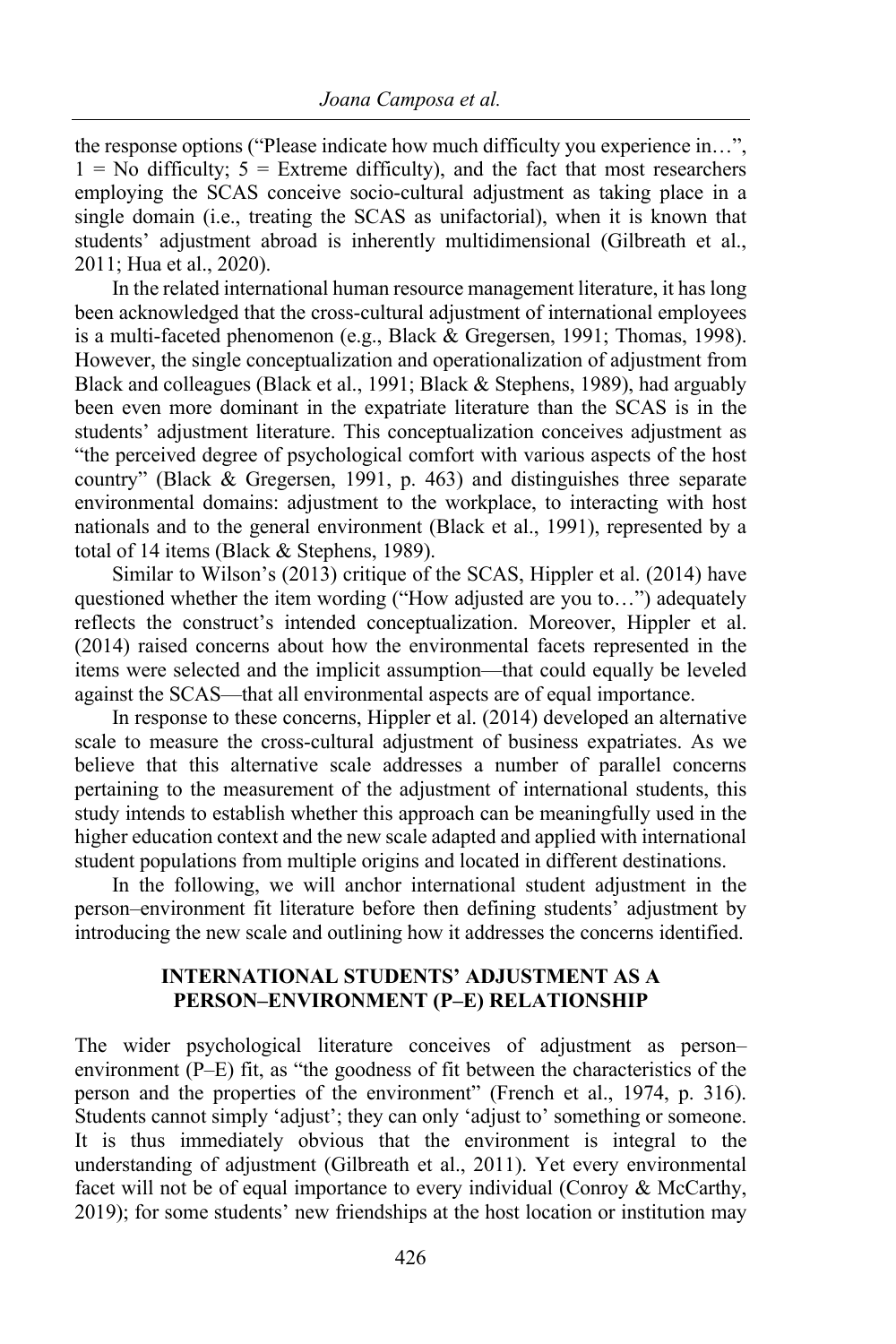emerge as more important than coming to terms with the local public transport; for other students maintaining contact with family back home might be more important. Hippler et al. (2014) maintained that it is the interaction between the degree of adjustment to a particular environmental facet and the importance ascribed to that facet rather than the degree of adjustment alone that determines overall student adjustment, well-being, and other more distal outcomes. Finally, adjustment is not determined by the individual or the environment alone, but by the interaction between them. Studying through the medium of a foreign language may be perceived as an unwelcome threat by some students, yet by others as a welcome challenge or an opportunity to finally put to good use the language skills they have acquired. Being in a culturally unfamiliar environment may be experienced as exciting (positive) or frightening (negative). With any relocation an individual's environment changes, and it is thus important that any measure of adjustment takes the perceived direction of change into account—is the change in a particular facet a change for the better or a change for the worse?

To accommodate the fact that (1) environmental facets are unlikely to be of equal importance and (2) the direction of change might differ from one individual to the next. Hippler et al. (2014) developed a 35-item alternative adjustment scale, established its dimensionality, and provided preliminary validity evidence. This scale, developed for international employees from multiple origins and locations in a business context, tapped into ten different life domains (language, work environment, job or task characteristics, work-life balance, leisure time, family life, local friendships, contact to those left behind, living quarters, and urbanity). Criterion-related validity was established by positive associations with self-rated performance, self-rated development, and general satisfaction.

It is our purpose in this study to draw on the person–environment fit approach and operationally define students' cross-cultural adjustment as the perceived harmony (or satisfaction, or comfort) within the P–E relationship in different life domains. We aim to establish whether the scale developed by Hippler et al. (2014) can be meaningfully adapted to the higher education context and applied with international student populations from multiple origins and locations. We believe that the concerns it was designed to address in the business expatriate literature are equally pertinent in international tertiary student populations (i.e., foreign students, credit mobility students, and other degree mobility students). Furthermore, this intent addresses Gilbreath et al.'s (2011) call to use more specific and precise measurement of fit factors relevant to international students.

To assess whether the adapted instrument can be used with international student populations, we (a) tested whether the dimensionality of the scale holds with a sample of international students from a public European university; and (b) started building the nomological network by relating student adjustment as measured with our scale to theoretically related constructs, such as social interaction with host nationals and social connectedness with host nationals (Zhang & Goodson, 2011a). We expect social interaction and social connectedness to be linked to the "social" facets of our adapted scale (e.g., language, local friendships, or leisure time), but not related to the inanimate facets such as urbanity or the living quarters.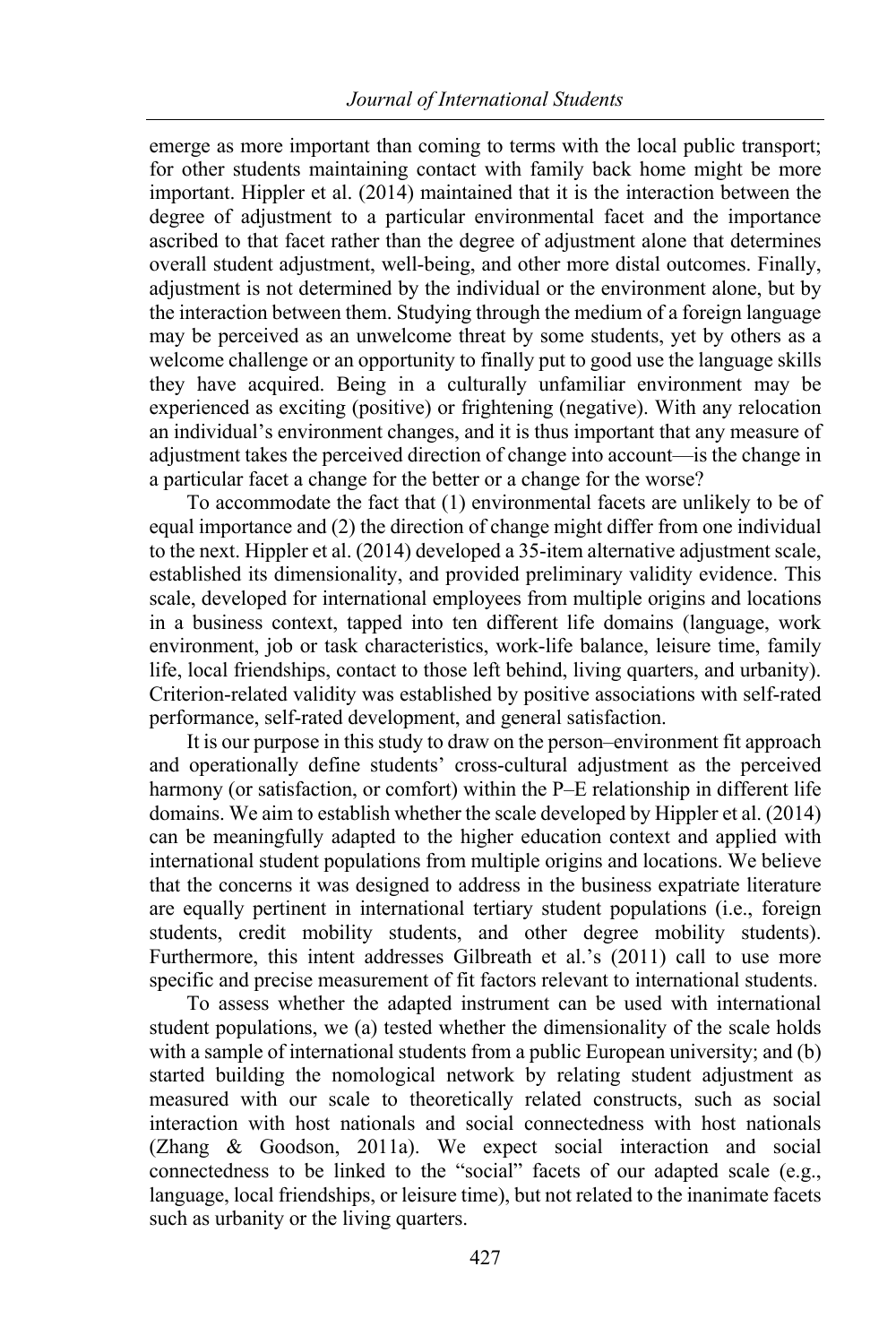#### **METHOD**

In 2018, there were 1.3 million students from abroad who were undertaking tertiary-level studies across the EU-27 (EC, 2021). For most EU Member States, the principal country of origin for students was another Member State, although in Southern Europe (e.g., France, Spain, Portugal, and Cyprus), a large proportion of students from abroad came from Asia, Africa, the Caribbean, and the Central and South America. This makes Southern Europe an ideal context to understand international students' experience in non-English-speaking locations, including the assessment of their cross-cultural adjustment. To this purpose, a survey was developed based on Hippler et al.'s (2014) scale to collect the data on students' cross-cultural adjustment while abroad.

International students enrolled in a Southern European public university were invited by email to participate in this study. An initial invitation was sent to the 2,173 international students who were enrolled for the first time in the fall semester of the school year of 2013/2014. To make the results as broadly applicable as possible, incoming and outgoing international students (i.e., foreign students, credit mobility students, and degree mobility students) were surveyed. The email informed them about the research purpose and contained a link to the survey. A reminder was sent two weeks after the initial invitation. All data were collected following students' arrival (late September) and during the first four weeks of the semester (i.e., October), to make comparable the length of time they were in the host country. Participation was voluntary and replies were anonymous, except for students aiming to qualify for a dinner voucher, who were asked to leave an email address at the end of the survey.

#### **Sample**

Overall, 189 international tertiary students replied. The sample consisted of international students originated from 33 countries and located in 22 countries, but all were under the umbrella of the Erasmus+ program, as 2014 was the first year of the program (EC, 2021). Of those reporting, 60.6% were female, 72.6% were undergraduates and had host language skills. Of those mentioning the field of study 30.2% were from business, administration, and law, followed by engineering (23.8%), and others (23.3.5%). Table 1 summarizes the demographic characteristics of the sample, which are comparable to other Erasmus samples (e.g., Mikulas & Jitka, 2019).

|        | n | $\%$ | Mean  | SD   |  |
|--------|---|------|-------|------|--|
| Age    |   |      | 23.21 | 3.83 |  |
| Gender |   |      | 0.39  | 0.49 |  |

#### **Table 1: Sample Characteristics**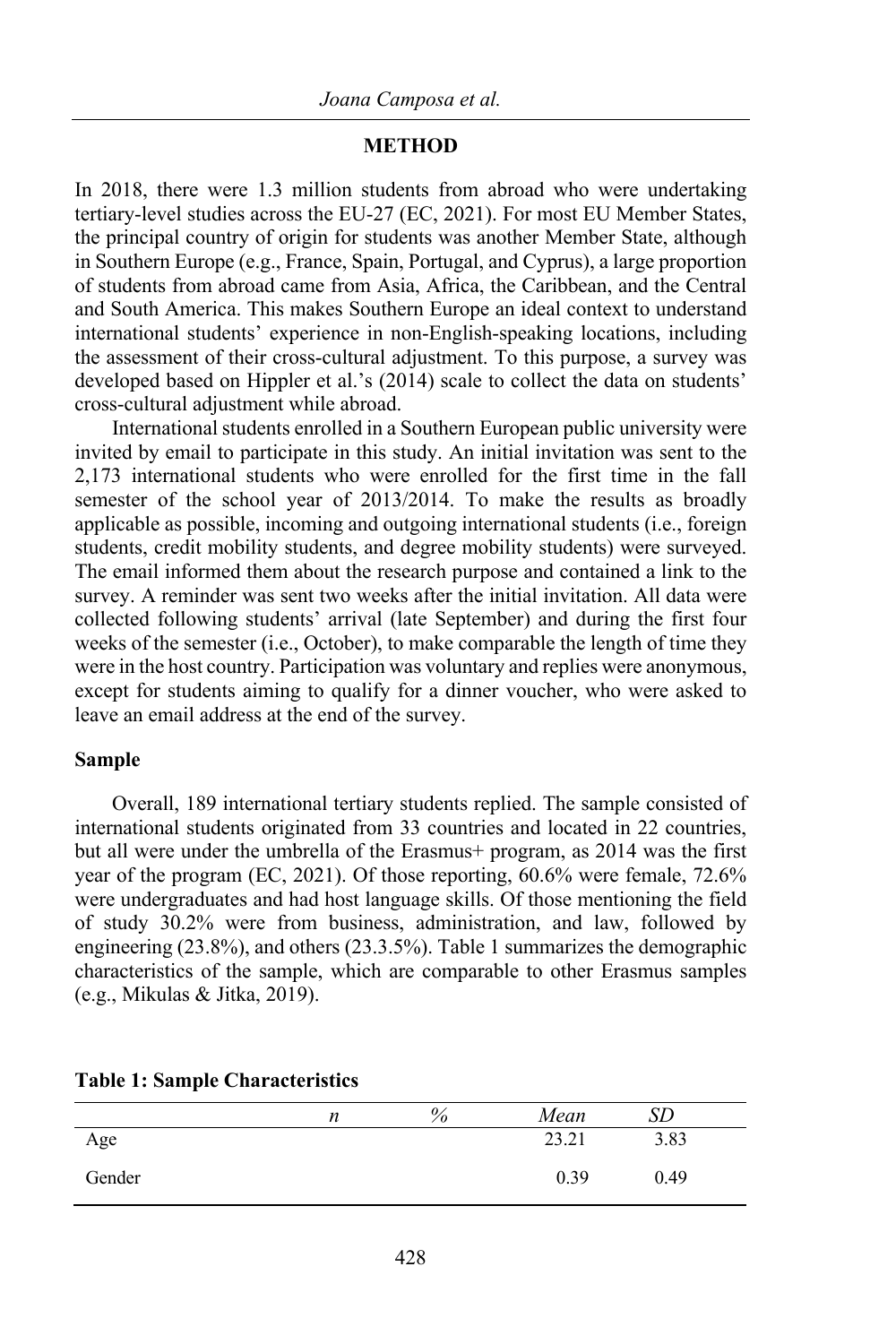|                    |                     | n   | $\%$  | Mean | SD   |  |
|--------------------|---------------------|-----|-------|------|------|--|
|                    | Male                | 69  | 39.4  |      |      |  |
|                    | Female              | 106 | 60.6  |      |      |  |
| Home region        |                     |     |       | 0.77 | 0.42 |  |
|                    | EU countries        | 131 | 74.9  |      |      |  |
|                    | Non-EU<br>countries | 44  | 25.14 |      |      |  |
| Host region        |                     |     |       | 0.99 | 0.08 |  |
|                    | EU countries        | 172 | 98.3  |      |      |  |
|                    | Non-EU<br>countries | 3   | 1.71  |      |      |  |
| Host               | Yes                 | 127 | 72.6  | 0.73 | 0.45 |  |
| Language<br>skills | No                  | 48  | 27.4  |      |      |  |

*Journal of International Students*

*Note*: *n* varies between 175 and 189, mean and standard deviation calculated for dummy code variable.

#### **Measures**

The survey instrument was designed in English and made available online. The questionnaire took approximately 15 mins to complete. A preliminary version was pilot tested with a similar (but smaller) international student sample, and the instrument was revised in accordance with their feedback.

#### *Cross-cultural Adjustment*

This was measured adapting Hippler et al.'s (2014) expatriate adjustment scale. The original 35 items were reworded to fit the student context. For each domain, participants were asked to indicate "How significant is the change you are experiencing" on a scale ranging from (1) *"this change is insignificant in my life"* to (4) *"this change is very significant in my life."* Sample items included: *"How significant is the change you are experiencing regarding the host students' method of studying, in general"* or *"How significant is the change you are experiencing regarding the autonomy in organizing and structuring the tasks at the host school."* For each item respondents also had to indicate if the change they experienced was positive  $(+1)$ , neutral  $(0)$ , or negative  $(-1)$ . Therefore, the students' level of adjustment was computed by multiplying the direction of the change with the significance of the change, resulting in a range from (−4) to (+4), extending from *"a very significant negative change"* to *"a very significant positive change"*. Cronbach's alpha coefficient for the entire scale was 0.87.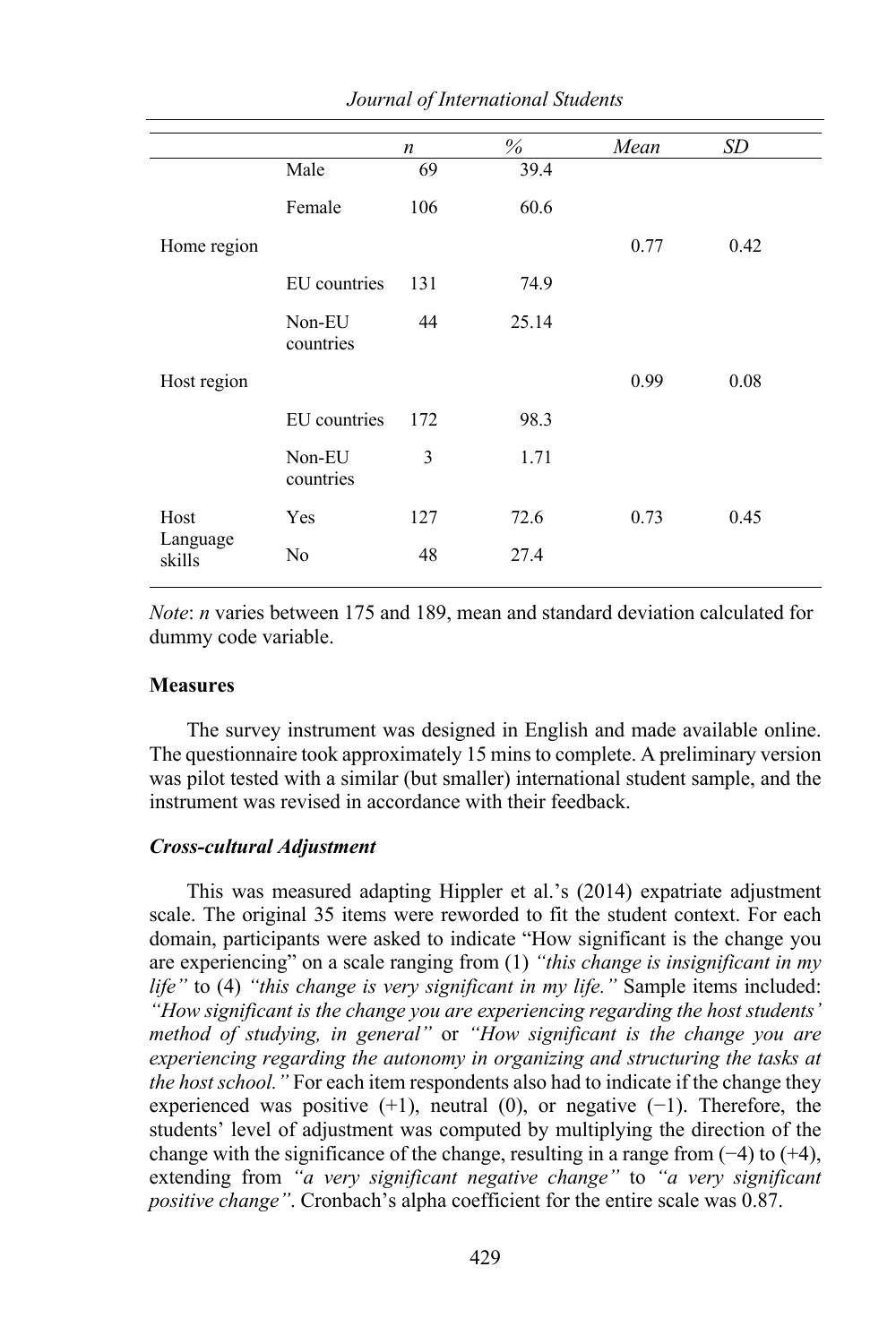#### *Social Interaction with Host Nationals*

Items were adapted from Zhang and Goodson's (2011a) nine-item scale, which measures two dimensions of social interaction with host nationals: quantity and quality. This scale was adapted to the exchange student context (e.g., *"During the last weeks, how often did you visit host nationals' homes?"*). For the items assessing the quantity of social interactions with locals, a five-point Likert scale was used, ranging from (1) *"rarely or never"* to (5) *"very often"*, while for the quality items a five-point Likert scale ranging from (1) *"not at all"* to (5) *"very"* was used. Cronbach's alpha coefficient for the nine-item scale was 0.86. The separate scales (quantity and quality) had reliability coefficients of 0.85 and 0.81, respectively.

#### *Social Connectedness with Host Nationals*

The eight items from Zhang and Goodson (2011a) were used and reworded to fit the study context. To answer, the respondents used a six-point Likert scale, ranging from (1) *"strongly disagree"* to (6) *"strongly agree"*. Cronbach's alpha coefficient for this scale was 0.91.

## *Control Variables*

Demographics known to influence international students' adjustment (Zhang & Goodson, 2011b), such as age, gender, home, and destination regions, and host language skills were used as control variables. Age was computed in years. Gender was dummy-coded  $(1 = Male; 0 = Female)$  as well as host language skills  $(1 = Yes; 0 = No)$  and home and host regions  $(1 = EU$  region;  $0 = non-EU$  region).

#### **Data Analysis and Scale Validity**

Given that the dimensionality of the expatriate adjustment scale is known (from Hippler et al., 2014), we considered conducting a confirmatory factor analysis (CFA) more appropriate than applying exploratory factor analysis to assess the factor structure. At the same time, we expected possible variations in the scale throughout the analysis, given that some items may function differently in a student population compared with business expatriates. For example, it is possible, if not likely, that students will think of their parents and siblings when asked about their family, whereas business expatriates are more likely to have their spouse or partner and children in mind.

To check for univariate normality, skewness and kurtosis were assessed for all 35 adjustment items. All skew indices were in the range −1.41 and 0.50, and all kurtosis indices were between −1.34 and 0.70. According to Kline (2005), only variables with skewness values greater than 3 and kurtosis values greater than 10 are of concern. We therefore proceeded to the CFA.

The CFA was conducted with AMOS 21 to confirm and refine the 10-factor structure established by Hippler et al. (2014). To evaluate model fit, we used several indices: Chi-square statistic, root-mean-square error of approximation (RMSEA), comparative fit index (CFI), and Tucker–Lewis index (TLI). In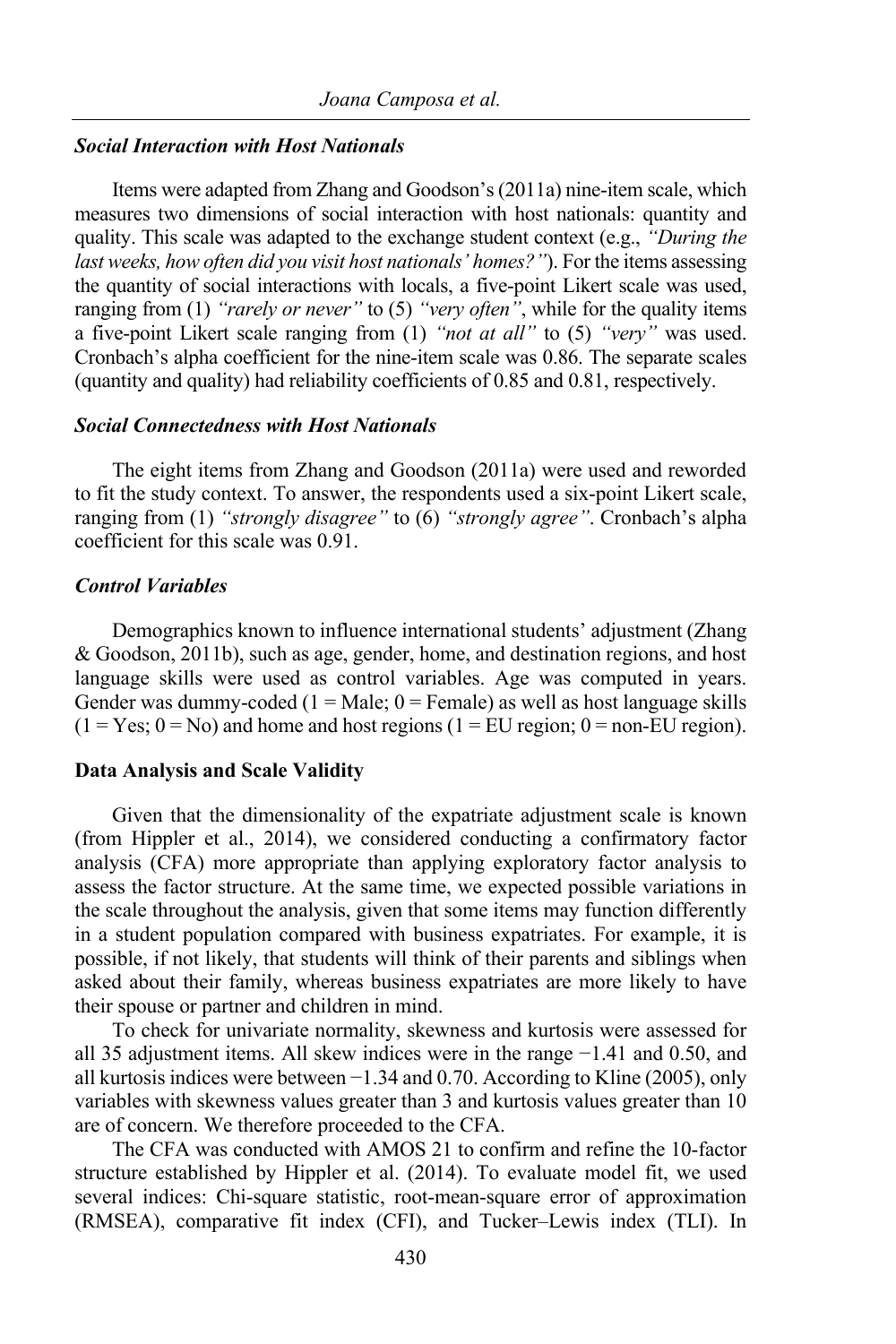assessing model fit, we followed recommendations by Hu and Bentler (1999), who suggested that RMSEA of 0.08 or less and CFI and TLI above 0.90 indicate at least adequate fit, with RMSEA of 0.05 or less indicating close fit.

The results of the initial CFA did not indicate good model fit (Chi-square = 915.18;  $df = 515$ ), whereas the RMSEA indicated adequate fit (0.064), the CFI and the TLI did not (0.813 and 0.785, respectively). A look at the factor loadings revealed that four items did not reach the minimum threshold of 0.45, which Comrey and Lee (1992) considered fair. We therefore removed these four items from further analysis. This resulted in 'work-life balance' and 'family life' becoming single item factors. These single items were therefore also removed, and we proceeded with the remaining 8-factor structure. We reran the analysis and repeated the process twice more until no further factor loadings below 0.45 remained. While model fit improved as a consequence, it still fell short of the desired threshold for the TLI (Chi-square =  $423.88$ , DF =  $271$ ; RMSEA =  $0.055$ ;  $CFI = 0.905$ ; TLI = 0.886). We therefore proceeded to examining the modification indices. This suggested allowing two of the error variances for items reflecting the language factor to covary. Adding this path resulted in a further improvement and overall adequate fit (Chi-square =  $401.712$ , df =  $270$ ; RMSEA =  $0.051$ ;  $CFI = 0.918$ ; TLI = 0.901).

This 26-item, 8-factor scale was therefore retained as the final model (see Table 2), so the key adjustment domains are work/academic environment, language, study or task characteristics, leisure time, urbanity, living quarters, local friends, and contact to those left behind. Most subscale internal consistency reliability coefficients were acceptable at 0.70 and above (Nunnally, 1978) except for the dimensions that had items deleted and are composed by two or three items, which usually have lower reliability scores (Peterson, 1994).

| Factor                           | <b>Items</b> | N Items             | Cronbach<br>alpha | Mean | SD   |
|----------------------------------|--------------|---------------------|-------------------|------|------|
| Work<br>environment              | $1 - 7$      | $7$ -item<br>Factor | 0.798             | 0.95 | 1.45 |
| Language                         | $8 - 12$     | 5-item<br>Factor    | 0.863             | 1.01 | 2.14 |
| Study or task<br>characteristics | $14 - 15$    | $2$ -item<br>Factor | 0.608             | 1.37 | 2.04 |
| Leisure time                     | $19 - 21$    | $3$ -item<br>Factor | 0.732             | 1.84 | 1.82 |
| Urbanity                         | $22 - 24$    | 3-item<br>Factor    | 0.662             | 0.61 | 1.75 |

**Table 2: International Students' Adjustment: 26 Items and 8-factor Scale Retained as the Final Model**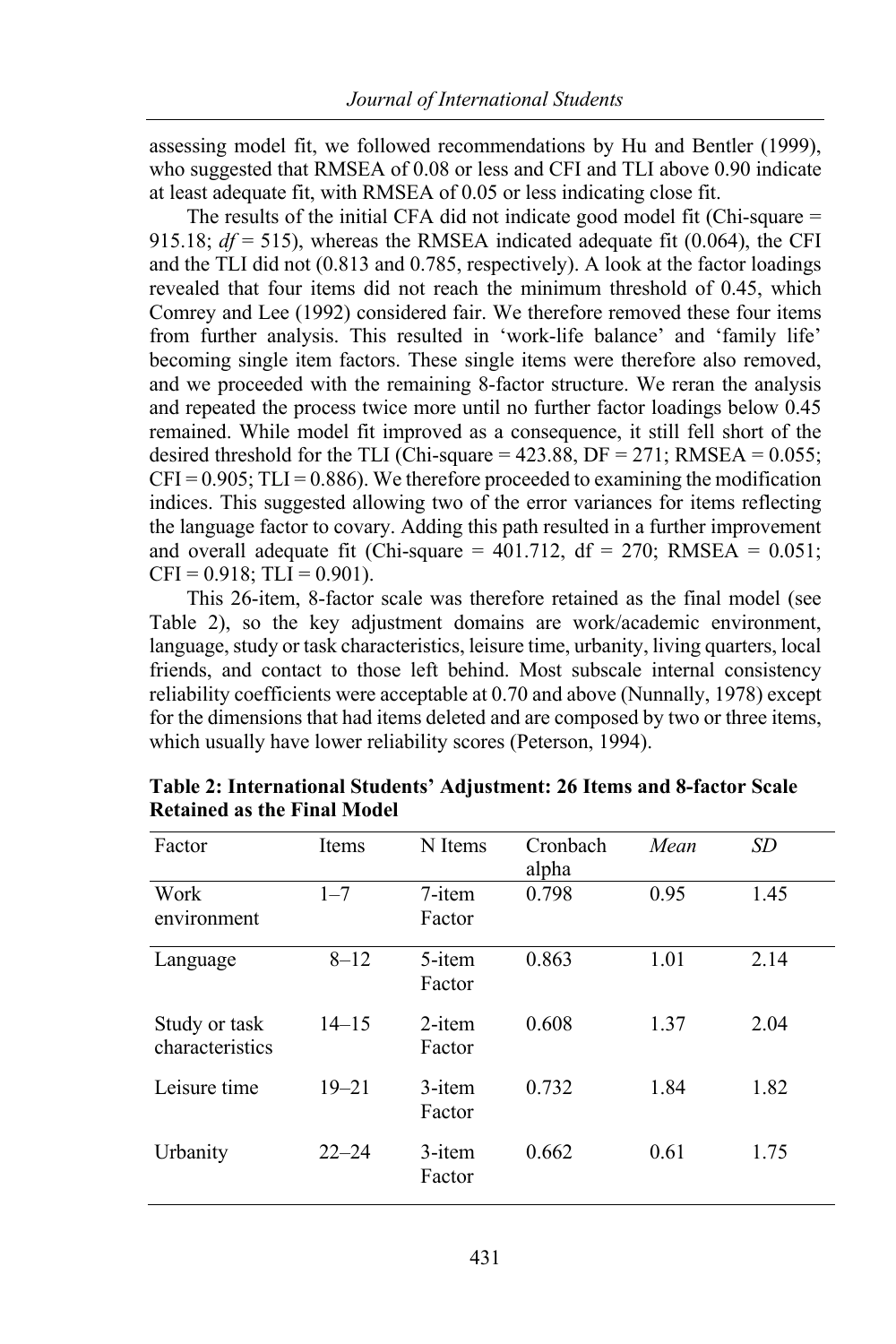| Factor                          | <b>Items</b> | N Items             | Cronbach<br>alpha | Mean | SD   |
|---------------------------------|--------------|---------------------|-------------------|------|------|
| Living quarters                 | $28 - 29$    | $2$ -item<br>Factor | 0.662             | 1.00 | 2.12 |
| Local<br>friendships            | $32 - 33$    | $2$ -item<br>Factor | 0.757             | 1.38 | 2.24 |
| Cantact to those<br>left behind | $34 - 35$    | $2$ -item<br>Factor | 0.677             | 0.91 | 2.19 |
| Overall<br>Adjustment<br>Scale  |              | 26-item<br>scale    | 0.868             | 1.09 | 1.15 |

*Joana Camposa et al.*

To determine the criterion-related validity of this new students' adjustment scale, the validity was assessed by examining the associations between students' social interaction in the destination and host connectedness (Zhang & Goodson, 2011a) as antecedents of students' adjustment, as measured by the new 26-item scale and its subscales.

#### **RESULTS**

Table 3 presents the descriptive statistics and zero-order correlations for all variables. There are significant and positive relationships between the composite adjustment measure and all subscales, as well as between self-rated host social interaction and connectedness and self-rated adjustment except for the facets of urbanity, living quarters and contact to those left behind. These results provide initial evidence of criterion-related validity.

Given that students' adjustment could vary from (−4) meaning a very negative change to  $(+4)$  for a positive change, one can observe that participants experienced a positive life change, especially pertaining to their leisure time  $(M = 1.84; SD = 1.82)$ , local friendships  $(M = 1.38; SD = 2.24)$ , and local study/task characteristics  $(M = 1.37; SD = 2.04)$ . The quality of host social interactions and host connectedness were also fairly positive respectively  $(M = 3.83; SD = 0.85; and M = 3.95; SD = 1.15).$ 

To determine whether host social interaction and host connectedness predict the 'social' facets of students' adjustment, several stepwise regression analyses were performed. In step one, the demographic variables that were correlated with the criterion (e.g., students age, home region, and host language skills) were entered, while in step two, social interaction (quantity and quality) and social connectedness were entered as predictors of each cross-cultural dimension. Potential multicollinearity was investigated, using tolerance and the variance inflation factor (VIF) (Cohen & Cohen, 1983). The values for the tolerance were all close to one, and the maximum VIF obtained in all regression models was far below the reference point of 10, which suggest that multicollinearity was not a problem (Cohen & Cohen, 1983). Table 4 presents the results of these multiple regressions.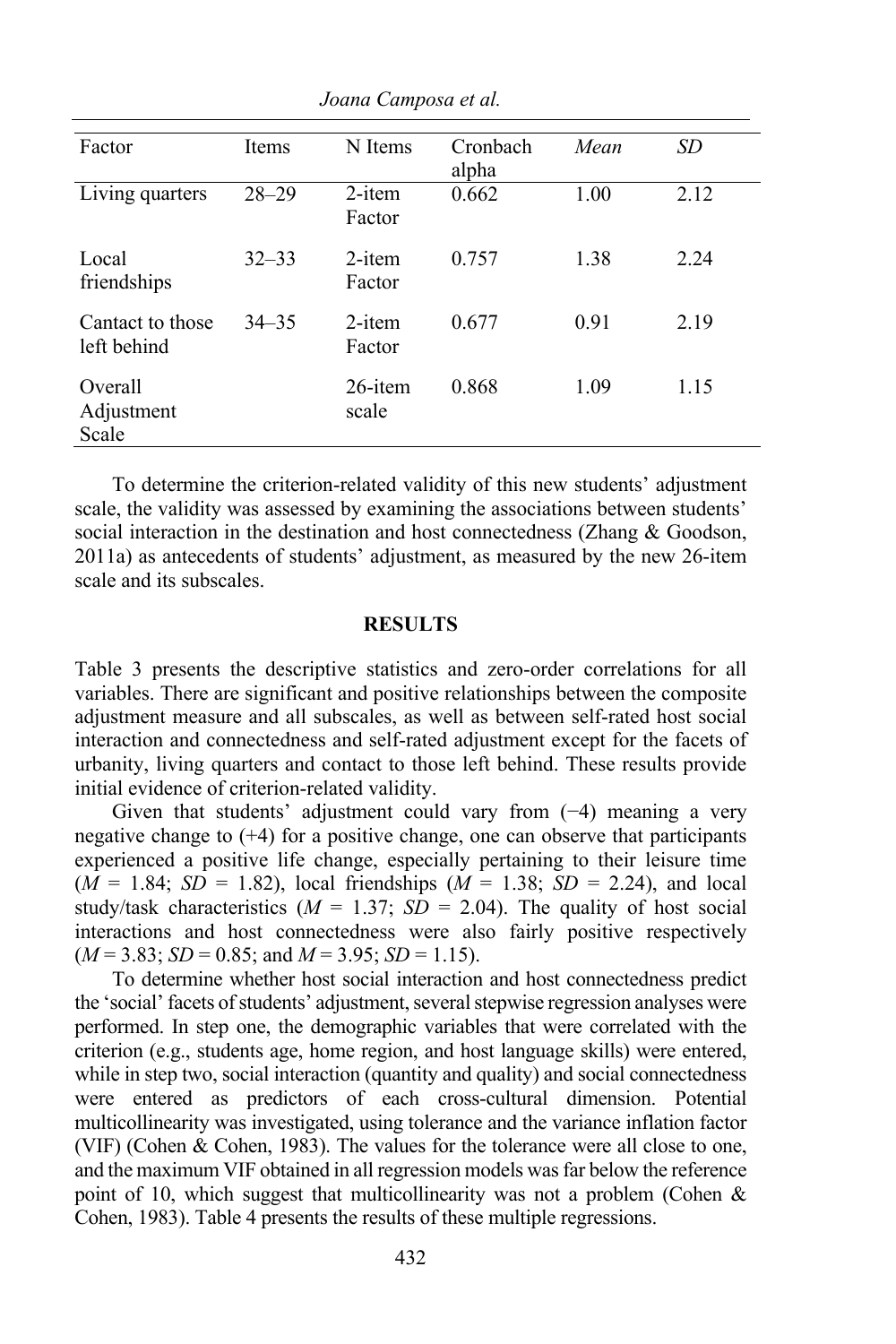|                | Variable                              | Ă              | $\mathbb{S}^1$ |           |           |           |           |           |           |           |           |      | $\tilde{=}$        | $\overline{2}$ |
|----------------|---------------------------------------|----------------|----------------|-----------|-----------|-----------|-----------|-----------|-----------|-----------|-----------|------|--------------------|----------------|
|                | Adjustment 26                         | 1.09           | 1.15           |           |           |           |           |           |           |           |           |      |                    |                |
|                | Work environment                      | 0.95           | 1.45           | $0.80**$  |           |           |           |           |           |           |           |      |                    |                |
|                | Language                              | $\Xi$          | 2.14           | $0.64**$  | $0.33**$  |           |           |           |           |           |           |      |                    |                |
|                | characteristics<br>Study or task      | 137            | 2.04           | $0.61***$ | $0.55**$  | $0.20***$ |           |           |           |           |           |      |                    |                |
|                | Leisure time                          | 1.84           | $\overline{8}$ | $0.67***$ | $0.44**$  | $0.33***$ | $0.30***$ |           |           |           |           |      |                    |                |
|                | Urbanity                              | 0.61           | $\sim$         | $0.38***$ | $0.27***$ | $-0.09$   | $0.24***$ | 0.22      |           |           |           |      |                    |                |
|                | Living quarters                       | $\frac{8}{10}$ | 2.12           | $0.55***$ | $0.35***$ | $0.21***$ | $0.35***$ | $0.36***$ | $0.18***$ |           |           |      |                    |                |
|                | Local friendships                     | 1.38           | 2.24           | $0.58***$ | $0.35***$ | $0.38***$ | $0.18***$ | $0.38***$ | 0.10      | $0.23***$ |           |      |                    |                |
|                | Contact to those left<br>buind        | 0.91           | 2.19           | $0.44**$  | $0.24**$  | 0.07      | $0.28**$  | $0.23**$  | $0.20**$  | $0.27**$  | $0.22***$ |      |                    |                |
| $\equiv$       | interaction (quantity)<br>Host social | 0.78           | 1.09           | $0.34**$  | $0.36***$ | $0.21***$ | 0.13      | $0.23**$  | 0.07      | 0.08      | $0.35***$ | 0.04 | (0.85)             |                |
|                | interaction (quality)<br>Host social  | 3.83           | 0.85           | $0.34***$ | $0.36***$ | $0.21***$ | 0.13      | $0.23***$ | 0.07      | 0.08      | $0.35***$ | 0.06 | $0.51***$ $(0.81)$ |                |
| $\overline{c}$ | Host connectedness                    | 3.95           | 1.15           | $0.46***$ | $0.46***$ | $0.26***$ | $0.19***$ | $0.36***$ | 0.12      | 0.12      | $0.46***$ | 0.08 | $0.68***$ 0.58**   | (0.91)         |

ne for All Variables  $d$ atio n<sub>nd</sub> C ndard Davistion  $\ddot{a}$ ķ Table 3: Mea

433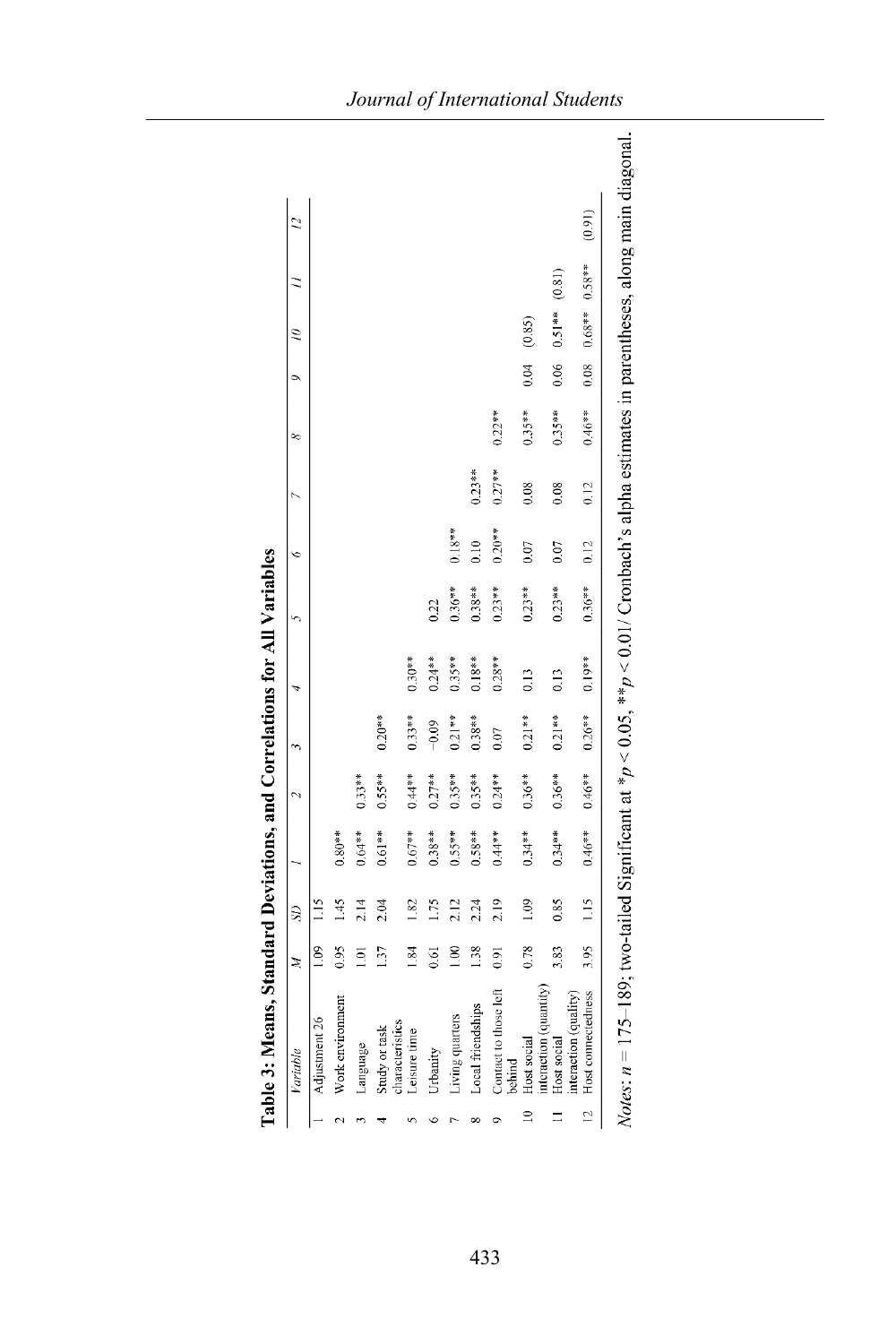| Predictors                            |                   | Adjustment-26 item | Work environment                 |           | Language   |            | characteristics<br>Study or task |            | Leisure time      |                   | Urbanity          |                   | Living quarters |                   | Local friendships |            | Contac to those left<br>behind |                   |
|---------------------------------------|-------------------|--------------------|----------------------------------|-----------|------------|------------|----------------------------------|------------|-------------------|-------------------|-------------------|-------------------|-----------------|-------------------|-------------------|------------|--------------------------------|-------------------|
|                                       | Step <sub>1</sub> | $\overline{c}$     | Step 1                           | Step 2    | Step 1     | Step 2     | Step <sub>1</sub>                | Step 2     | Step <sub>1</sub> | Step <sub>2</sub> | Step <sub>1</sub> | Step <sub>2</sub> | Step 1          | Step <sub>2</sub> | Step <sub>1</sub> | Step 2     | Step <sub>1</sub>              | Step <sub>2</sub> |
| Intercept                             | $0.78***$         |                    | $-1.01***$ $-1.44***$ $-2.36***$ |           |            | $-1.97**$  | $2.03***$                        | 0.62       | $1.34***$         | $-0.81$           | 1.51***           | 0.59              | $-2.26**$       | $-2.79**$         | 0.5               | $-2.84*$   | 1.34                           | 0.81              |
| Step 1-Control variables              |                   |                    |                                  |           |            |            |                                  |            |                   |                   |                   |                   |                 |                   |                   |            |                                |                   |
| Age                                   |                   |                    |                                  |           |            |            |                                  |            |                   |                   |                   |                   | $0.25***$       | $0.25***$         |                   |            |                                |                   |
| $(0 = \text{Non-EU})$<br>Home region  |                   |                    |                                  |           |            |            | $-0.82***$                       | $-0.94***$ |                   |                   | $-0.30***$        | $-0.32**$         |                 |                   | $0.20***$         | $0.15***$  |                                |                   |
| Host language skills<br>$(0 = No)$    | $0.16***$         | $0.14***$          |                                  |           | $0.36***$  | $0.35***$  |                                  |            | $0.17*$           | $0.15***$         |                   |                   |                 | 015*              |                   |            | $-0.16*$                       | $-0.17*$          |
| Step 2-Predictors                     |                   |                    |                                  |           |            |            |                                  |            |                   |                   |                   |                   |                 |                   |                   |            |                                |                   |
| Host social interaction<br>(quantity) |                   |                    |                                  |           |            |            |                                  |            |                   |                   |                   |                   |                 |                   |                   |            |                                |                   |
| Host social interaction<br>(quality)  |                   |                    | $0.239*$                         |           |            |            |                                  |            |                   |                   |                   |                   |                 |                   |                   |            |                                |                   |
| Host connectedeness                   |                   | $0.46***$          |                                  | $0.33***$ |            | $0.24***$  |                                  | $0.38***$  |                   | $0.35***$         |                   | $0.17***$         |                 |                   |                   | $0.46***$  |                                |                   |
| Overall F                             | $4.63*$           | $27.35***$         | 50.30 ***                        | $30.55**$ | $26.18***$ | $20.30***$ | 5.08 ***                         | $6.87***$  | $5.10*$           | $15.52***$        | 17.19***          | $11.44***$        | $11.37***$      | $7.95***$         | 7.49**            | $28.72***$ | $2.76*$                        | 1.76              |
| R <sup>2</sup>                        | 0.03              | 0.24               | 0.23                             | 0.26      | 0.13       | 0.19       | 0.03                             | 0.07       | 0.03              | 0.03              | 0.09              | 0.09              | 0.06            | 0.09              | 0.04              | 0.25       | 0.05                           | 0.06              |
| Adjusted $\mathbb{R}^2$               | 0.02              | 0.23               | 0.22                             | 0.25      | 0.13       | 0.18       | 0.02                             | 0.06       | 0.02              | 0.14              | 0.09              | $\overline{0}$    | 0.09            | 0.07              | 0.04              | 0.24       | 0.03                           | 0.03              |
| Changein $\mathbb{R}^2$               | ₹                 | 0.21               | 0.23                             | 0.04      | 0.13       | 0.06       | 0.03                             | 0.04       | 0.03              | 0.12              | 0.09              | 0.03              | 0.06            | 0.02              | 0.04              | 0.21       | 0.05                           | 0.01              |

*Joana Camposa et al.*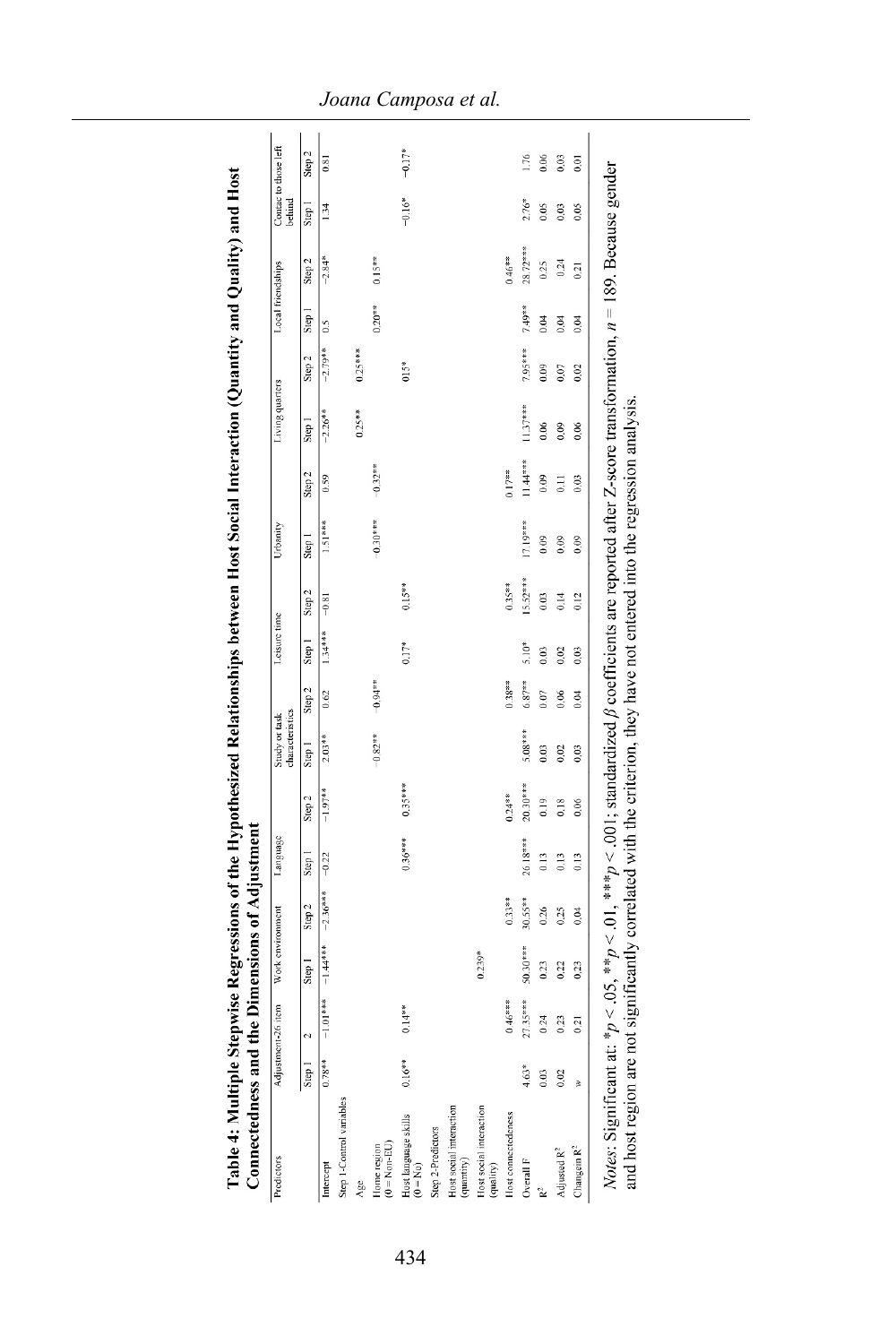As shown, host social interaction (in quality) is a positive predictor of students' adjustment to the work environment ( $F = 30.55$ ;  $p < 0.001$ ). Selfreported host connectedness is a positive predictor of students' adjustment ( $F =$ 27.35;  $p < 0.001$ ) as well as of the remaining social facets. As expected, social interaction and social connectedness are not predictors of the inanimate facets of students' adjustment, such as living quarters and contact to those left behind. Regarding urbanity, the results show that students' adjustment to this facet is easier among the EU-students ( $\beta$  = −0.32; *p* < 0.001), who reported higher host social connectedness than non-EU students  $(\beta = 0.35; F = 11.44; p < 0.001)$ . Furthermore, no other demographic effects were observed, except for the dimension of living quarters, as its importance increases with students' age. However, the percentage of variance for this dimension that was accounted by age was small with a value of 4.7%. The pattern of these relationships suggests preliminary criterion-related validity evidence for the proposed 26-item student adjustment scale as well as some of the subscales (see Appendix 1 for the full list of items).

# **DISCUSSION**

This study follows an alternative approach to conceptualizing and measuring the adjustment of international students and puts forward a preliminary test of a new scale drawn from Hippler et al.'s (2014) expatriate adjustment scale. First, the 35 items comprising the original scale for measuring expatriates' adjustment were rewritten and adapted to the HE context. Second, the answer scale accounted for the various facets of the students' environment by requiring an assessment of the importance and direction of the changes observed during the exchange period, as called by Gilbreath et al. (2011). This procedure conveys an alternative approach to the assessment of students' adjustment that stems from the assumptions that not all changes are equally important (Conroy & McCarthy, 2019). As shown, a final 26-item and 8-factor solution accounts for international students' adjustment and portrays the changes encountered in the new environment. As expected, host social interaction and connectedness are antecedents of the 'social' facets of the adapted scale (e.g., language, local friendships, or leisure time), but are not related to the facets of urbanity and the living quarters, which is consistent with earlier findings with international students (e.g., Duru & Poyrazli, 2011; Yeh & Inose, 2003; Zhang & Goodson, 2011a, 2011b) and supports the scale validity. Furthermore, the findings identify the dimensions of adjustment that were more challenging for international students, consisting of keeping contact with home family and friends and host urbanity (i.e., environmental pollution, street traffic, and people punctuality). Host language, which was not a specific pressure point for the surveyed students predicted their cross-cultural adjustment. This contradicts previous reports (Jing et al., 2020) but highlights the power European languages can have in attracting international students (Mikulas & Jitka, 2019).

The contributions of this study have to be interpreted bearing its limitations in mind. First, we relied on self-report data which incur the risk of same-source bias. Following Podsakoff et al. (2003), we followed several recommendations to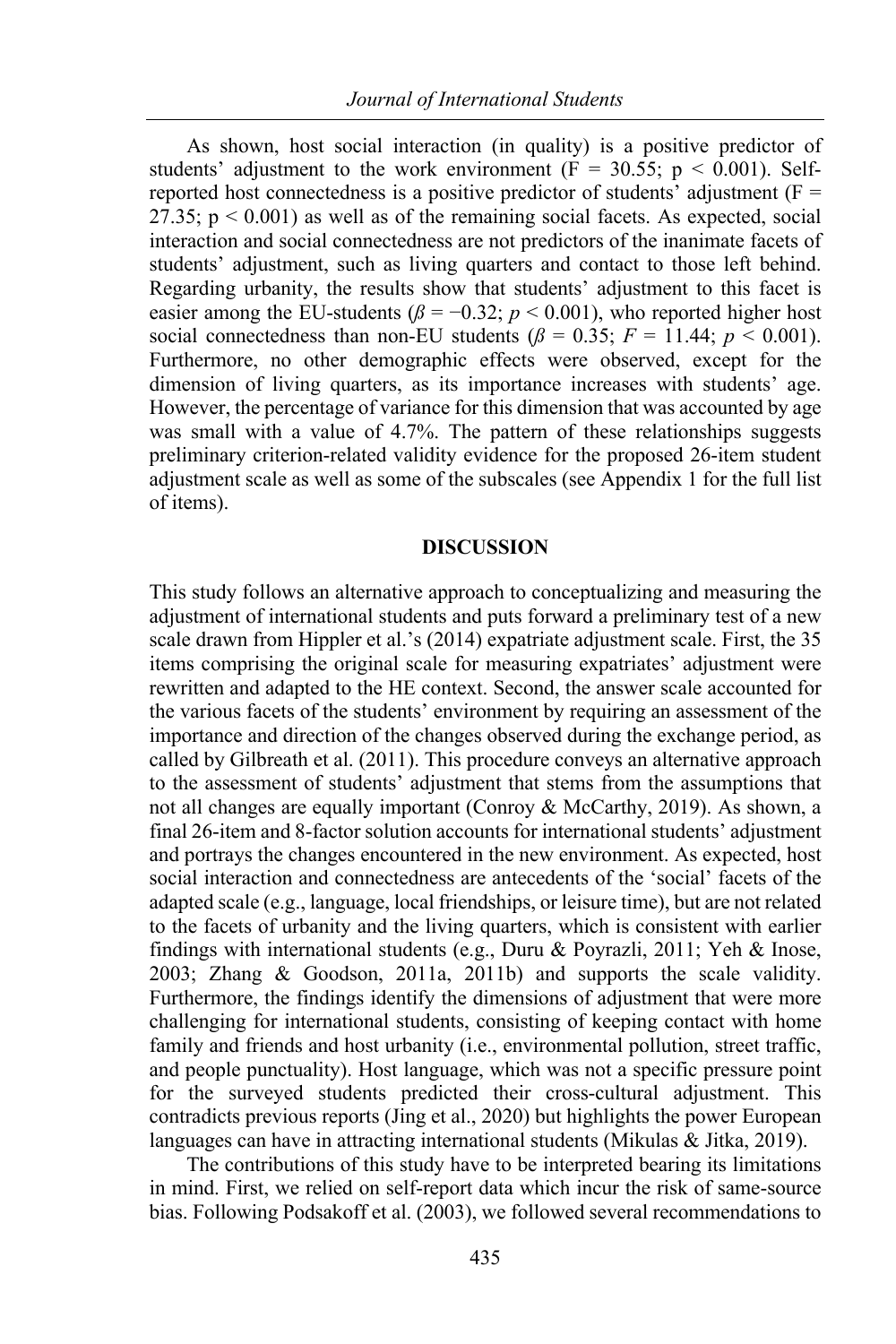reduce the sources of common-method variance, such as (a) assuring respondents anonymity and informing that there were no 'right' or 'wrong' answers; (b) randomizing the questions order; (c) using different response formats; (d) pilot testing the survey to avoid unclear and suggestive items and decrease social desirability. Finally, we used the single-common-method-factor approach to statistically control for method biases. As shown, the factor analyses confirmed the underlying constructs and the independence of the variables, which supports our theoretical approach.

Second, the sample includes international students from different origins and locations, but European countries are over-represented, accounting for 74.9% of all home countries and 98.3% of all destination countries. Given that the Erasmus mobility program in the context of the Bologna process has contributed to increase students' mobility as well as decrease academic differences (Papatsiba, 2006), the findings confirm that European students are now more aware of and receptive to lifestyle differences (Lesjak et al., 2015; OECD, 2019) compared with students from other world regions (Zhou & Todman, 2008) and are less likely to experience acculturative stress (Yeh & Inose, 2003). These features observed among European international students might account for the high levels of adjustment observed in this study. However, as no significant adjustment differences were observed according to students' demographics, including students' home and host location, we trust this adjustment scale may prove useful in other international settings.

Finally, another limitation of the study regards the reliability levels of some adjustment factors that were slightly below .70. As a result, the conclusions regarding these dimensions (e.g., study/task characteristics, urbanity, living quarters) must be analyzed with caution although our results would be more conservative since we found significant results with a low reliability. Future studies are needed to further examine the reliability of these measures with other international students' samples.

#### **Implications for Future Research**

This study puts forward a new instrument to assess the multidimensionality of international students' adjustment, bearing in mind that not all changes are unpleasant or equally important. The findings confirm most students experienced relevant and positive changes once they arrive at destination, which provides empirical evidence of the internal consistency of the subscales used, as well as preliminary criterion-related validity. Given its limitations, future research may extend its contributions by drawing on other samples of international students outside the EU and further examining the convergent and divergent validity of this scale by investigating the relationships with other theoretically related constructs such as cultural competence, stress, anxiety, psychological well-being, and satisfaction. The findings of this study also encourage more research on the main coping strategies and coping skills that international students use, notably those related to fostering host interaction and connectedness. While we have controlled for the time spent abroad by inquiring all respondents within the first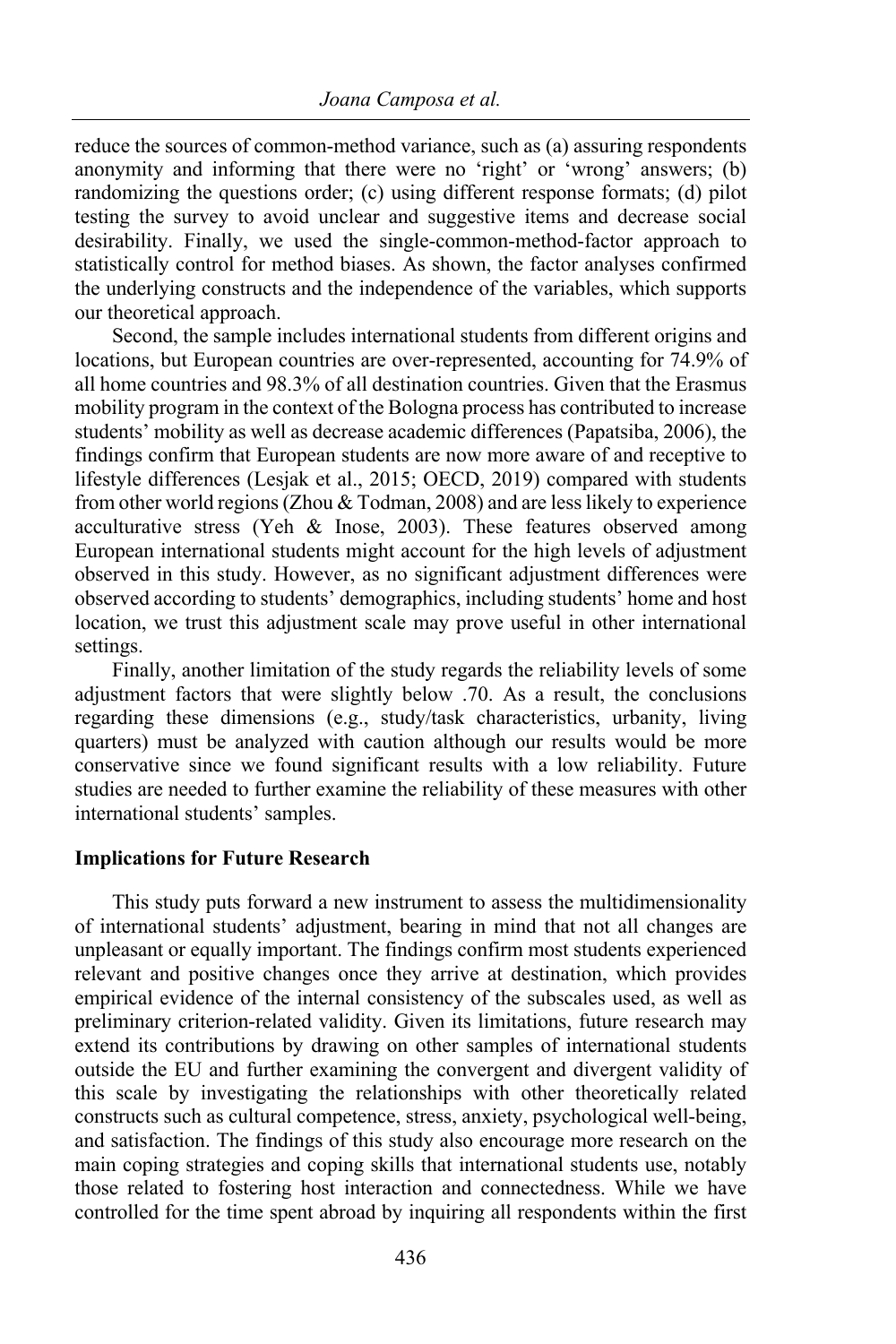weeks of mobility, future research may usefully employ an experimental design to measure adjustment variations throughout students' international stay.

Finally, this study highlights the importance of the host language for international students. As shown, knowing the host language is a positive antecedent of international students' adjustment within the EU, even when English is the instruction language. The importance of second-language acquisition has been reported before (Abdullah et al., 2014; Jing et al., 2020); however, less is known about the experiences of international students coming from and going to different countries, where English is not widely spoken. Such non-English-speaking contexts are ideal to advance our understanding of international students, including how language skills are relevant and can promote international students' intercultural competence.

## **Managerial Implications**

This study offers a new approach for assessing the multidimensionality of international students' adjustment, that relies on P–E fit. Fit information can result in a better match between higher education institutions and students aiming to faster international mobility. As shown, not every host environmental facet is of equal importance to every individual nor inherently difficult. Therefore, the use of this adapted scale to assess international students' adjustment will enable HE institutions, notably counsellors and support services, to assess international students' level of preparedness (Brutt-Griffler et al., 2020) and cross-cultural adjustment that goes beyond study/task characteristics, thus identifying critical issues and taking remedial actions to avoid adjustment difficulties affecting academic performance and personal well-being. As shown, and even within Europe, where distances and stays are shorter (Mikulas & Jitka, 2019), international students can experience concerns about keeping contact with home family and friends, which emphasizes the need of continuing home support. Being able to pinpoint the key concerns of each student, early in the exchange program, may allow HE managers to proactively intervene as needed. Moreover, the refinement of this tool in the HE context will allow for the use of a common, yet tailored, metric for both the incoming and outgoing institutions that might help introduce timely and effective supporting practices.

The findings of this research also have practical implications to international students. First, this study provides a self-assessment tool that students can use to diagnose the dimensions they consider important to adjust abroad. Second, as students' cross-cultural adjustment is furthered by more and better interactions with host nationals and by host connectedness, HE institutions and international students may foster the engagement in host activities intended to promote the immersion in the local community and increase the sense of belongingness. Third, better fit also result from contact with those left behind, which includes students' family and friends. Thus, keeping contact with friends and relatives at home remains important to international students' adjustment in the destination. This is an issue that has been largely neglected in the literature, so further research down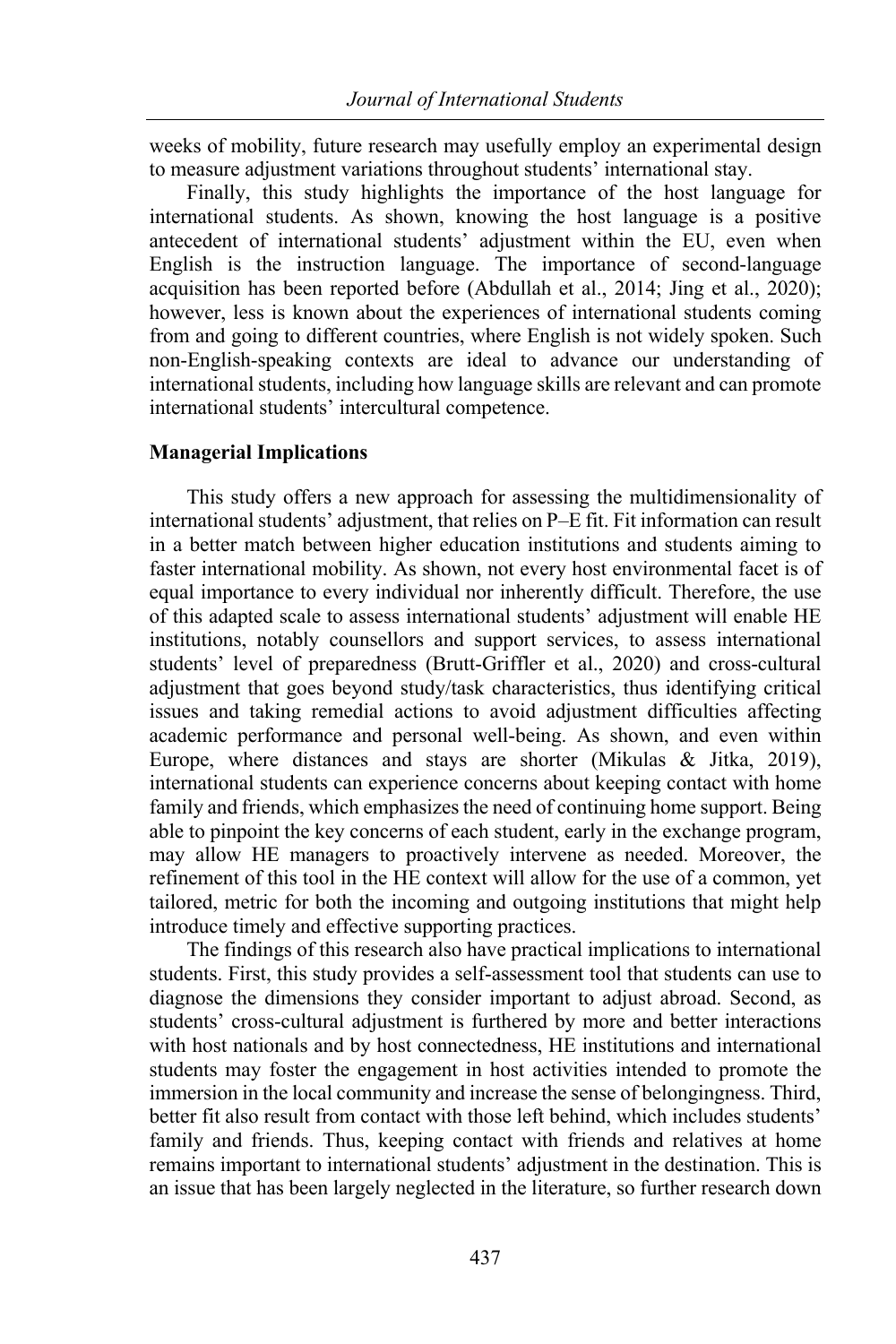this line may consider how to design support systems geared toward students' engagement with home relatives and friends.

## **CONCLUSION**

By addressing a number of concerns pertaining to the measurement of international student adjustment, this study aims to establish a new scale that can be meaningfully used in the higher education context and applied with international student populations. We anchored students' adjustment in the person–environment fit literature and offered a multidimensional instrument that takes account of the level of importance that international students place on various aspects of the host environment. The adapted scale includes eight different adjustment domains: work/academic environment, language, study or task characteristics, leisure time, urbanity, living quarters, local friends, and contact to those left behind. Criterion-related validity indicated positive associations between social interaction and social connectedness with host nationals and international students' adjustment, which highlights the importance of social interaction at destination. Although our new instrument provides a way forward to deal with the weaknesses in past approaches to measuring international students' adjustment, further research is required to replicate and validate its multidimensionality and prevent the outcomes of a poor adjustment.

#### **ACKNOWLEDGMENTS**

Thanks goes to Professor Daniela Noethen (ESADE) for her detailed comments on an earlier draft of this manuscript. We would also like to show our gratitude to Professor Anne-Will Harzing (Middlesex University London) for her encouragement throughout the process of completing this work.

## **HONOR NOTE**

This paper honors Thomas Hippler's academic work on cross-cultural adjustment. Sadly, Thomas passed away in November 2018. True to his passion for research, we went on with this work until publication. The international students' adjustment scale is now available to the research community, including higher education institutions, advisory centers, academics, students, and families. Those less familiar with the contributions of Thomas Hippler may find inspiration here: A tribute to Thomas Hippler (1972–2018). https://harzing.com/blog/2019/02/ a-tribute-to-thomas-hippler-1972-2018.

#### **NOTE**

Appendices for this article can be found on the JIS website at https://www.ojed.org/index.php/jis.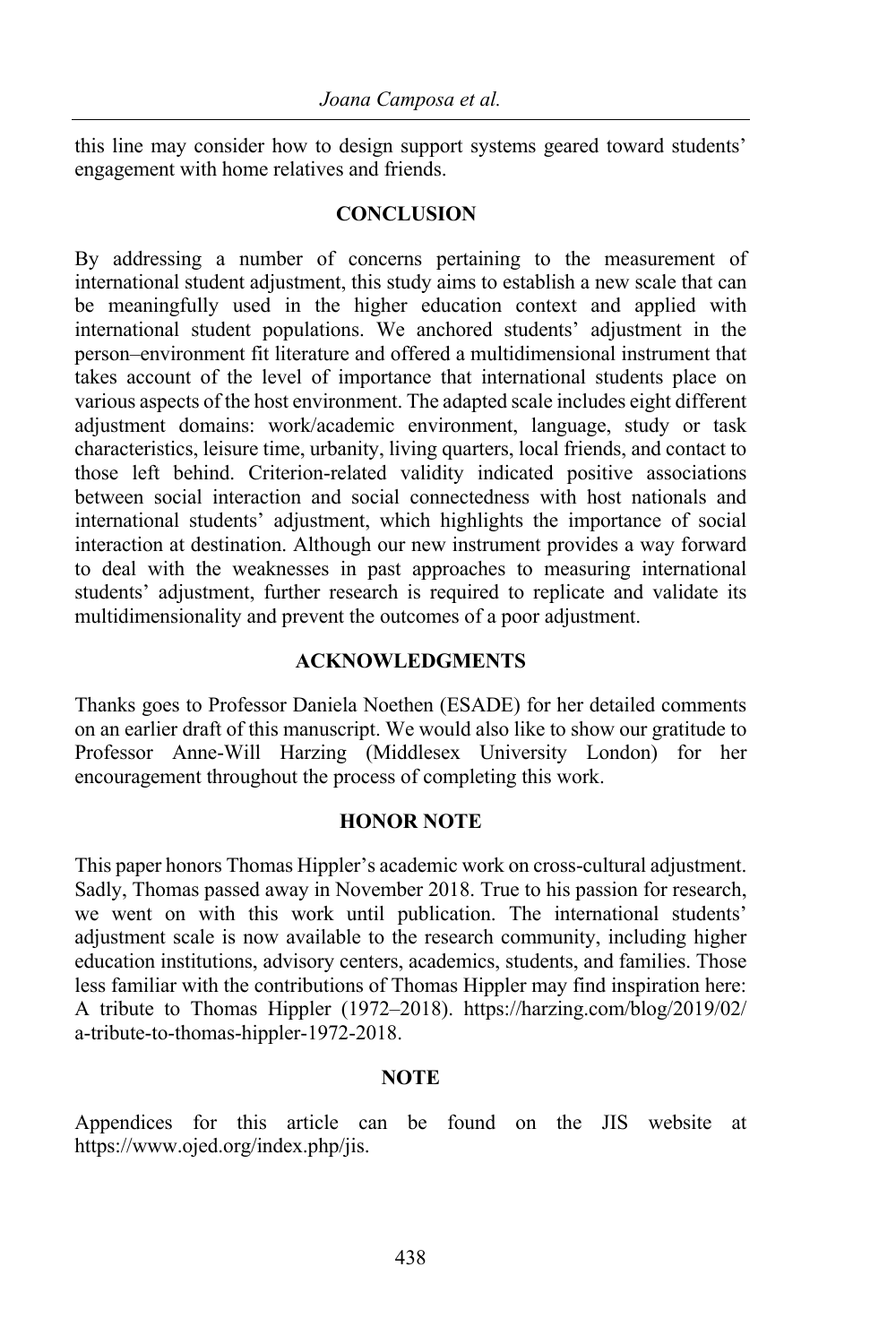#### **REFERENCES**

- Abdullah, D., Abd Aziz, M. I., & Mohd Ibrahim, A. L. (2014). A "research" into international student-related research: (Re)Visualising our stand? *Higher Education, 67*(3), 235–253. https://doi.org/10.1007/s10734-013-9647-3.
- Anderson, J. R., Guan, Y., & Koc, Y. (2016). The academic adjustment scale: Measuring the adjustment of permanent resident or sojourner students. *International Journal of Intercultural Relations, 54*, 68–76. https://doi.org/ 10.1016/j.ijintrel.2016.07.006
- Baker, R. W., & Siryk, B. (1984). Measuring adjustment to college. *Journal of Counseling Psychology, 31*(2), 179–189. https://doi.org/10.1037/0022- 0167.31.2.179
- Black, S., & Gregersen, H. B. (1991). The other half of the picture: Antecedents of spouse cross-cultural adjustment. *Journal of International Business Studies, 22*(3), 461–477. https://doi.org/10.1057/palgrave.jibs.8490311
- Black, S., Mendenhall, M., & Oddou, G. (1991). Toward a comprehensive model of international adjustment: An integration of multiple theoretical perspectives. *Academy of Management Review, 16*(2), 291–317. https:// doi.org/10.5465/amr.1991.4278938
- Black, S., & Stephens, G. K. (1989). The influence of the spouse on American expatriate adjustment and intent to stay in Pacific Rim overseas assignments. *Journal of Management, 15*(4), 529–544. https://doi.org/10.1177/014920 638901500403
- Bradley, C. (1994). The well-being questionnaire. In C. Bradley (Ed.), *Handbook of psychology and diabetes: A guide to psychological measurement in diabetes research and practice* (pp. 89–109). Harwood Academic Press.
- Brisset, C., Safdarb, S., Lewisb, J. R., & Sabatier, C. (2010). Psychological and sociocultural adaptation of university students in France: The case of Vietnamese international students. *International Journal of Intercultural Relations, 34*(4), 413–426. https://doi.org/10.1016/j.ijintrel.2010.02.009
- Brutt-Griffler, J., Nurunnabi, M., & Kim, S. (2020). International students' level of preparedness. *Journal of International Students, 10*(4). https://doi.org/ 10.32674/jis.v10i4.839
- Church, A. T. (1982). Sojourner adjustment. *Psychological Bulletin, 91*(3), 540–572. https://doi.org/10.1037/0033-2909.91.3.540
- Cohen, J., & Cohen, P. (1983). Applied multiple regression/correlation analysis for the behavioural science. Lawrence Erlbaum.
- Comrey, A. L., & Lee, H. B. (1992). *A first course in factor analysis* (2nd ed.). Lawrence Erlbaum.
- Conroy, K. M., & McCarthy, L. (2019). Abroad but not abandoned: Supporting student adjustment in the international placement journey. *Studies in Higher Education*, 1–15. https://doi.org/10.1080/03075079.2019.1673718
- Derogatis, L. R. (2001). Brief symptom inventory (BSI)-18: Administration, scoring and procedures manual. NCS Pearson Inc.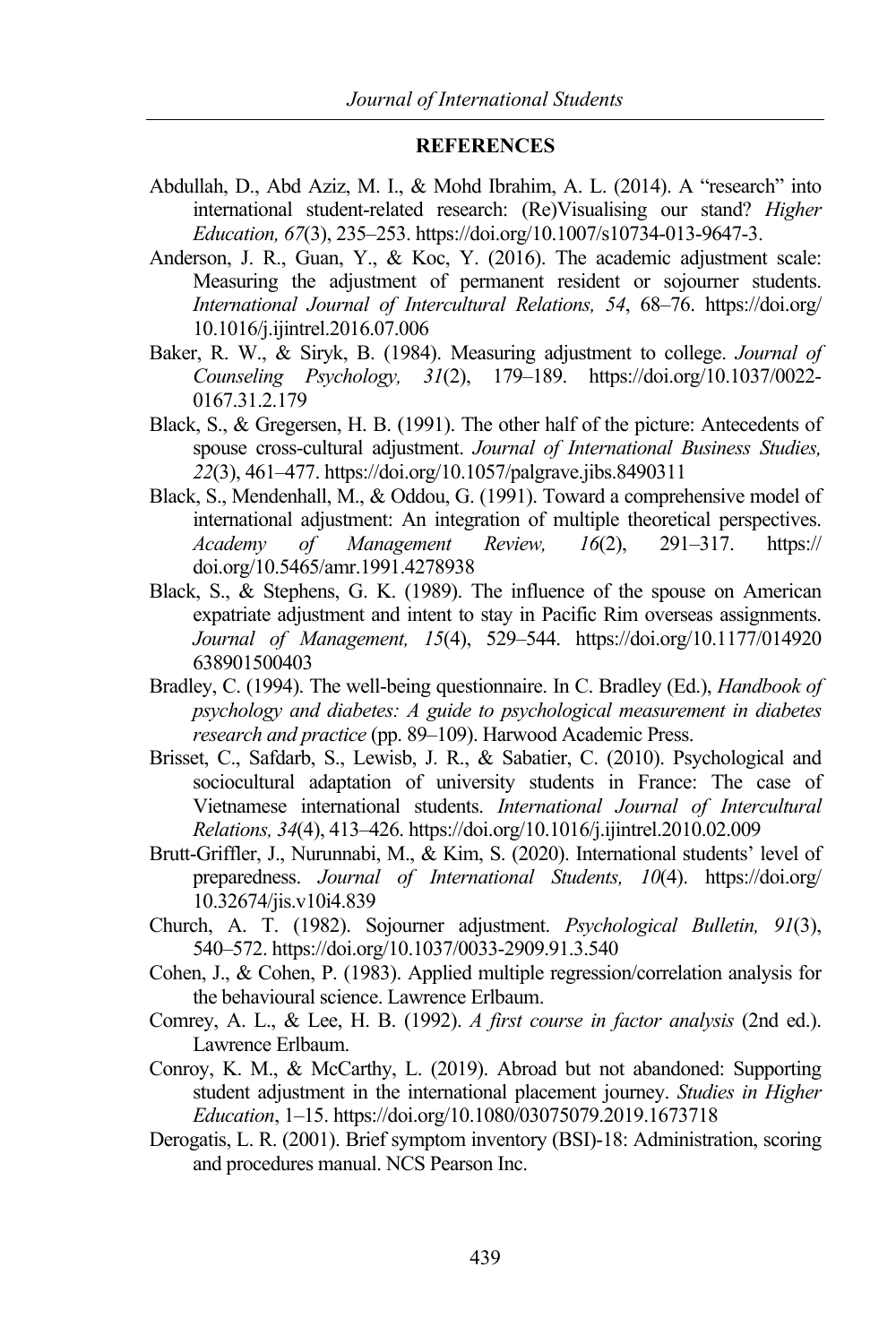- Duru, E., & Poyrazli, S. (2011). Perceived discrimination, social connectedness, and other predictors of adjustment difficulties among Turkish international students. *International Journal of Psychology, 46*(6), 446–454. https://doi.org/ 10.1080/00207594.2011.585158
- European Commission (2021). Erasmus<sup>+</sup> worldwide factsheet, 2014–2020. European Union. https://ec.europa.eu/programmes/erasmus-plus/about/factsheets\_en
- French, J., Rodgers, W., & Cobb, S. (1974). Adjustment as person-environment fit. In G. V. Coelho, D. A. Hamburg, & J. E. Adams (Eds.), *Coping and adaptation* (pp. 316–333). Basic Books.
- Gilbreath, B., Kim, T. Y., & Nichols, B. (2011). Person-environment fit and its effects on university students: A response surface methodology study. *Research in Higher Education, 52*(1), 47–62. https://doi.org/10.1007/s11162-010-9182-3
- Gómez, E., Urzúa, A., & Glass, C. R. (2014). International student adjustment to college: Social networks, acculturation, and leisure. *Journal of Park & Recreation Administration, 32*(1), 7–25. https://search.ebscohost.com/ login.aspx?direct=true&AuthType=ip,shib&db=asn&AN=95740581&lang=pt -pt&site=ehost-live&scope=site
- González, M. S., Tinajero, V. C., Guisande, C. M. A., & Páramo, M. F. (2012). The student adaptation to college questionnaire (SACQ) for use with Spanish students. *Psychological Reports, 111*(2), 624–640. https://doi.org/10.2466/ 08.10.20.PR0.111.5.624-640
- Gudykunst, W. B. (1999). Theory and research on intercultural relations: An introduction. *International Journal of Intercultural Relations, 23*(4), 529–534. https://doi.org/10.1016/S0147-1767(99)00008-5
- Harzing, A. W. (2004). Ideal jobs and international student mobility in the enlarged European Union. *European Management Journal, 22*(6), 693–703. https://doi.org/10.1016/j.emj.2004.09.032
- Heng, T. T. (2020). The role of theory in qualitative research: Insights from studies on Chinese international students in higher education. *Journal of International Students, 10*(4). https://doi.org/10.32674/jis.v10i4.1571
- Hippler, T., Caligiuri P., Johnson, J., & Baytalskaya, N. (2014). The development and validation of a theory-based expatriate adjustment scale. *The International Journal of Human Resource Management, 25*(4), 1938–1959. https://doi.org/10.1080/09585192.2013.870286
- Hu, L.-T., & Bentler, P. M. (1999). Cut-off criteria for fit indexes in covariance structure analysis: Conventional criteria versus new alternatives. *Structural Equation Modeling, 6*(1), 1–55. https://doi.org/10.1080/10705519909540118
- Hua, J., Zhang, G., Coco, C., Zhao, T., & Hou, N. (2020). Proactive Personality and Cross-Cultural Adjustment: The Mediating Role of Adjustment Self-Efficacy. *Journal of International Students*, *10*(4). https://doi.org/10.32674/jis.v10i4.1274
- Jing, X., Ghosh, R., Sun, Z., & Liu, Q. (2020). Mapping global research related to international students: A scientometric review. *Higher Education, 80*(3), 415–433. https://doi.org/10.1007/s10734-019-00489-y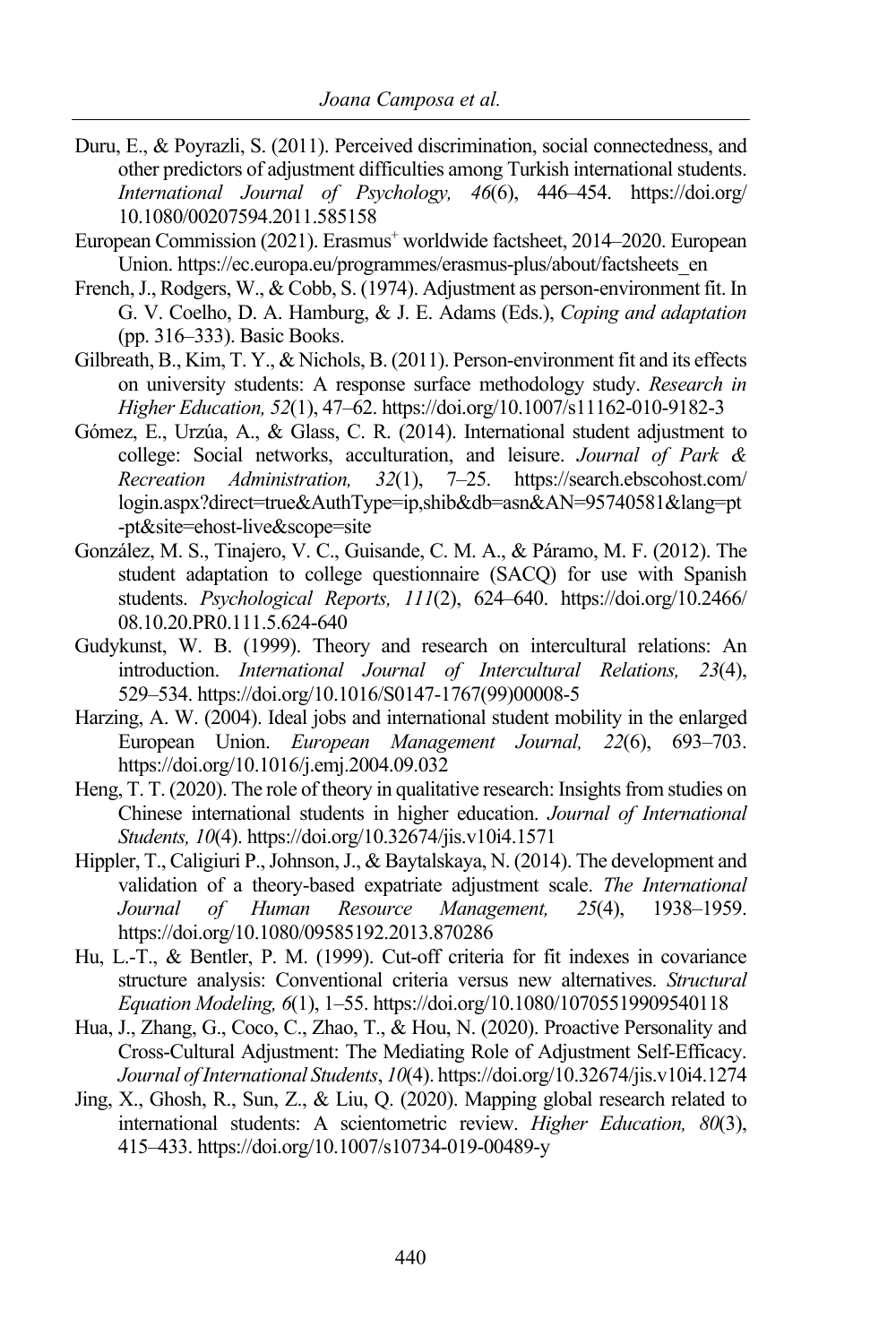- Johnson, K. (2020). 21st century international higher education hotspots. *Journal of International Students, 10*(1), v–viii. https://doi.org/10.32674/jis.v10i1.1851
- Kashima, E. S., & Loh, E. (2006). International students' acculturation: Effects of international, conational, and local ties and need for closure. *International Journal of Intercultural Relations, 30*(4), 471–485. https://doi.org/ 10.1016/j.ijintrel.2005.12.003
- Kline, R. B. (2005). Methodology in the social sciences. Principles and practice of structural equation modeling (2nd ed.). Guilford Press.
- Lee, J., & Ciftci, A. (2014). Asian international students' socio-cultural adaptation: Influence of multicultural personality, assertiveness, academic self-efficacy, and social support. *International Journal of Intercultural Relations, 38*(1), 97–105. https://doi.org/10.1016/j.ijintrel.2013.08.009
- Lesjak, M., Juvan, E., Ineson, E., Yap, M., & Axelsson, E. (2015). Erasmus student motivation: Why and where to go? *Higher Education, 70*(5), 845–865. https://doi.org/10.1007/s10734-015-9871-0
- Li, A., & Gasser, M. B. (2005). Predicting Asian international students' sociocultural adjustment: A test of two mediation models. *International Journal of Intercultural Relations, 29*(5), 561–576. https://doi.org/10.1016/j.ijintrel. 2005.06.003
- Merola, R. H., Coelen, R. J., & Hofman, W. H. A. (2019). The role of integration in understanding differences in satisfaction among Chinese, Indian, and South Korean international students. *Journal of Studies in International Education, 23*(5), 535–553. https://doi.org/10.1177/1028315319861355
- Mesidor, J. K., & Sly, K. F. (2016). Factors that contribute to the adjustment of international students. *Journal of International Students, 6*(1). https:// www.ojed.org/index.php/jis/article/view/569
- Mikulas, J., & Jitka, S. (2019). Statistical analysis of study abroad experiences of international students in five major host countries of Europe. *Journal of International Students, 9*(1), 1–18. https://doi.org/10.32674/jis.v9i1.262
- Nunnally, J. C. (1978). *Psychometric theory* (2nd ed.). McGraw-Hill.
- Organisation for Economic Co-operation and Development (2019). *Education at a Glance 2019*, OECD Publishing. Retrieved September 25, 2019, from: https://www.oecd-ilibrary.org/content/publication/f8d7880d-en
- Papatsiba, V. (2006). Making higher education more European through student mobility? Revisiting EU initiatives in the context of the Bologna Process. *Comparative Education, 42*(1), 93–111. https://doi.org/10.1080/03050060 500515785
- Pedersen, E. R., Neighbors, C., Larimer, M. E., & Lee, C. M. (2011). Measuring sojourner adjustment among American students studying abroad. *International Journal of Intercultural Relations, 35*(6), 881–889. https:// doi.org/ 10.1016/j.ijintrel.2011.06.003
- Peterson, R. A. (1994). A meta-analysis of Cronbach's coefficient alpha. *Journal of Consumer Research, 21*(2), 381–391. https://doi.org/10.1086/209405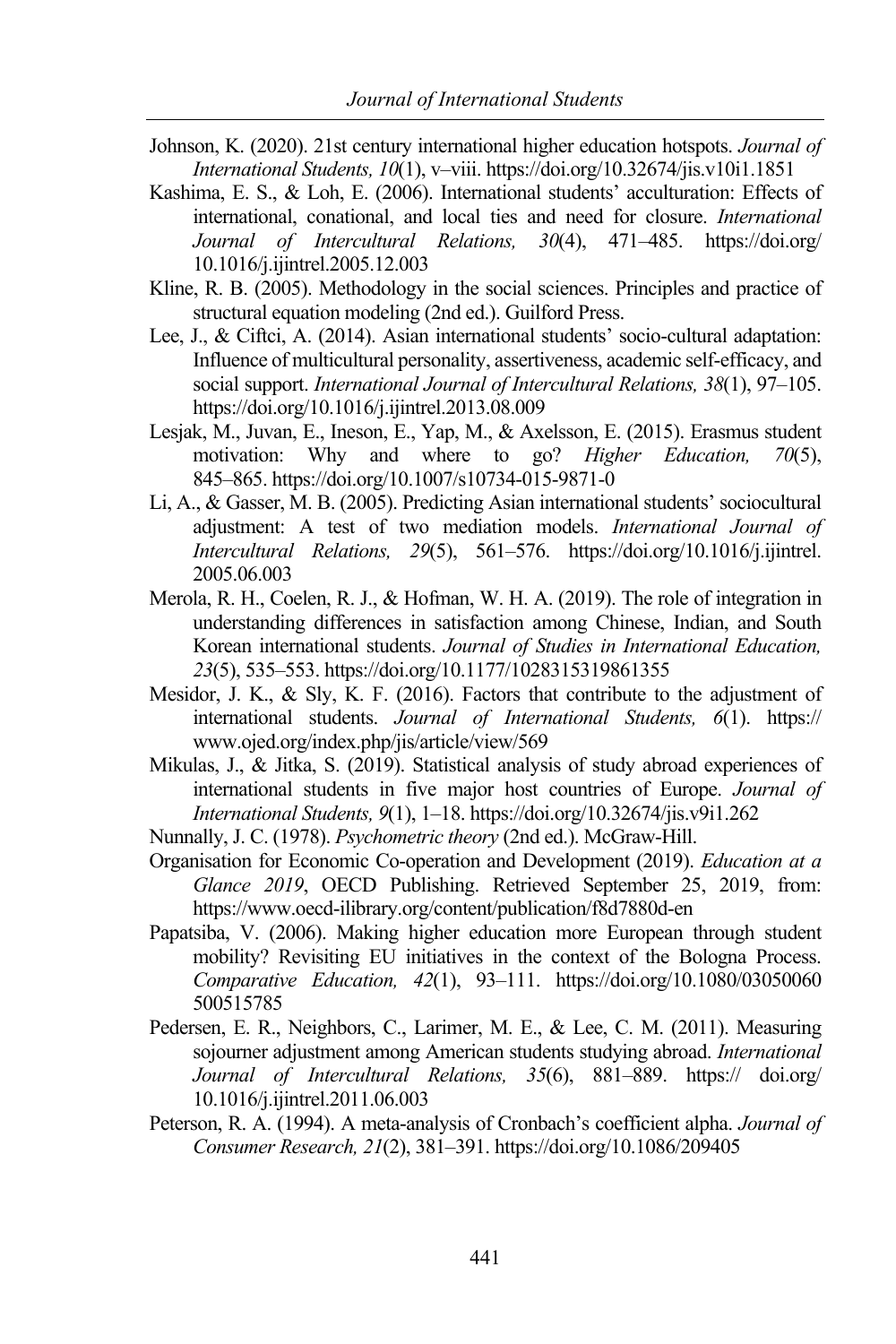- Podsakoff, P. M., MacKenzie, S. B., Lee, J.-Y., & Podsakoff, N. P. (2003). Common method biases in behavioral research: A critical review of the literature and recommended remedies. *Journal of Applied Psychology, 88*(5), 879–903. http://doi.org/10.1037/0021-9010.88.5.879
- Radloff, L. S. (1977). The CES-D scale: A self-report depression scale for research in the general population. *Applied Psychological Measurement, 1*(3), 385–401. https://doi.org/10.1177/014662167700100306
- Searle, W., & Ward, C. (1990). The prediction of psychological and sociocultural adjustment during cross-cultural transitions. *International Journal of Intercultural Relations, 14*(4), 449–464. https://doi.org/10.1016/0147- 1767(90)90030-Z
- Shafaei, A., & Razak, N. A. (2016). International postgraduate students' cross-cultural adaptation in Malaysia: Antecedents and outcomes. *Research in Higher Education, 57*(6), 739–767. https://doi.org/10.1007/s11162-015-9404-9
- Smith, M. B. (1955). Some features of foreign student adjustments. *Journal of Higher Education, 26*(5), 231–241. https://doi.org/10.1080/00221546. 1955.11779399
- Smith, R., & Khawaja, N. (2011). A review of the acculturation experiences of international students. *International Journal of Intercultural Relations, 35*(6), 699–713. https://doi.org/10.1016/j.ijintrel.2011.08.004
- Spencer-Oatey, H., & Dauber, D. (2019). What is integration and why is it important for internationalization? A multidisciplinary review*. Journal of Studies in International Education, 23*(5), 515–534. https://doi.org/10.1177/ 1028315319842346
- Stroebe, M., Van Vliet, T., Hewstone, M., & Willis, H. (2002). Homesickness among students in two cultures: Antecedents and consequences. *British Journal of Psychology, 93*(2), 147–168. https://doi.org/10.1348/000712602162508
- Taylor, M., & Pastor, D. A. (2007). A confirmatory factor analysis of the student adaptation to college questionnaire. *Educational and Psychological Measurement, 67*(6), 1002–1018. https://doi.org/10.1177/0013164406299125
- Thomas, D. C. (1998). The expatriate experience: A critical review and synthesis. In J. L. C. Cheng & R. B. Peterson (Eds.), *Advances in international comparative management* (pp. 237–273). JAI.
- Wang, K. T., Heppner, P. P., Fu, C.-C., Zhao, R., Li, F., & Chuang, C.-C. (2012). Profiles of acculturative adjustment patterns among Chinese international students. *Journal of Counseling Psychology, 59*(3), 424-436. https://doi.org/ 10.1037/a0028532
- Ward, C., & Kennedy, A. (1999). The measurement of sociocultural adaptation. *International Journal of Intercultural Relations, 23*(4), 659–677. https:// doi.org/10.1016/S0147-1767(99)00014-0
- Wilson, J. K. (2013). Exploring the past, present, and future of cultural competency research: The revision and expansion of the Sociocultural Adaptation Construct. Unpublished Doctoral Thesis from the University of Wellington. Retrieved September 25, 2019, from: http://hdl.handle.net/10063/2783
- Wilson, J., Ward C., & Fischer, R. (2013). Beyond culture learning theory: What can personality tell us about cultural competence? *Journal of Cross-Cultural Psychology, 44*(6), 900–927. https://doi.org/10.1177/0022022113492889